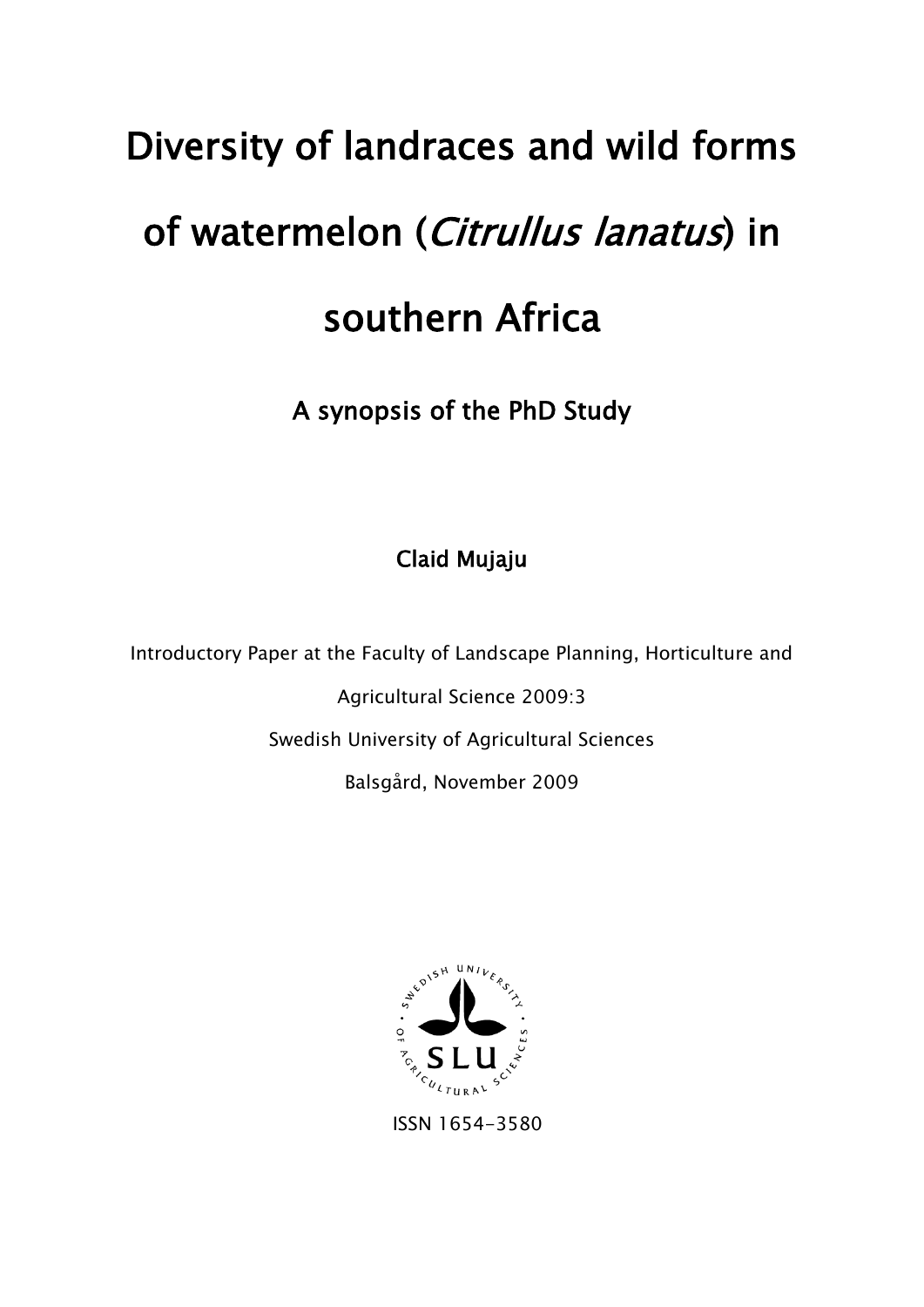# Diversity of landraces and wild forms of watermelon (Citrullus lanatus) in southern Africa

A synopsis of the PhD Study

Claid Mujaju

Introductory Paper at the Faculty of Landscape Planning, Horticulture and

Agricultural Science 2009:3 Swedish University of Agricultural Sciences Balsgård, November 2009

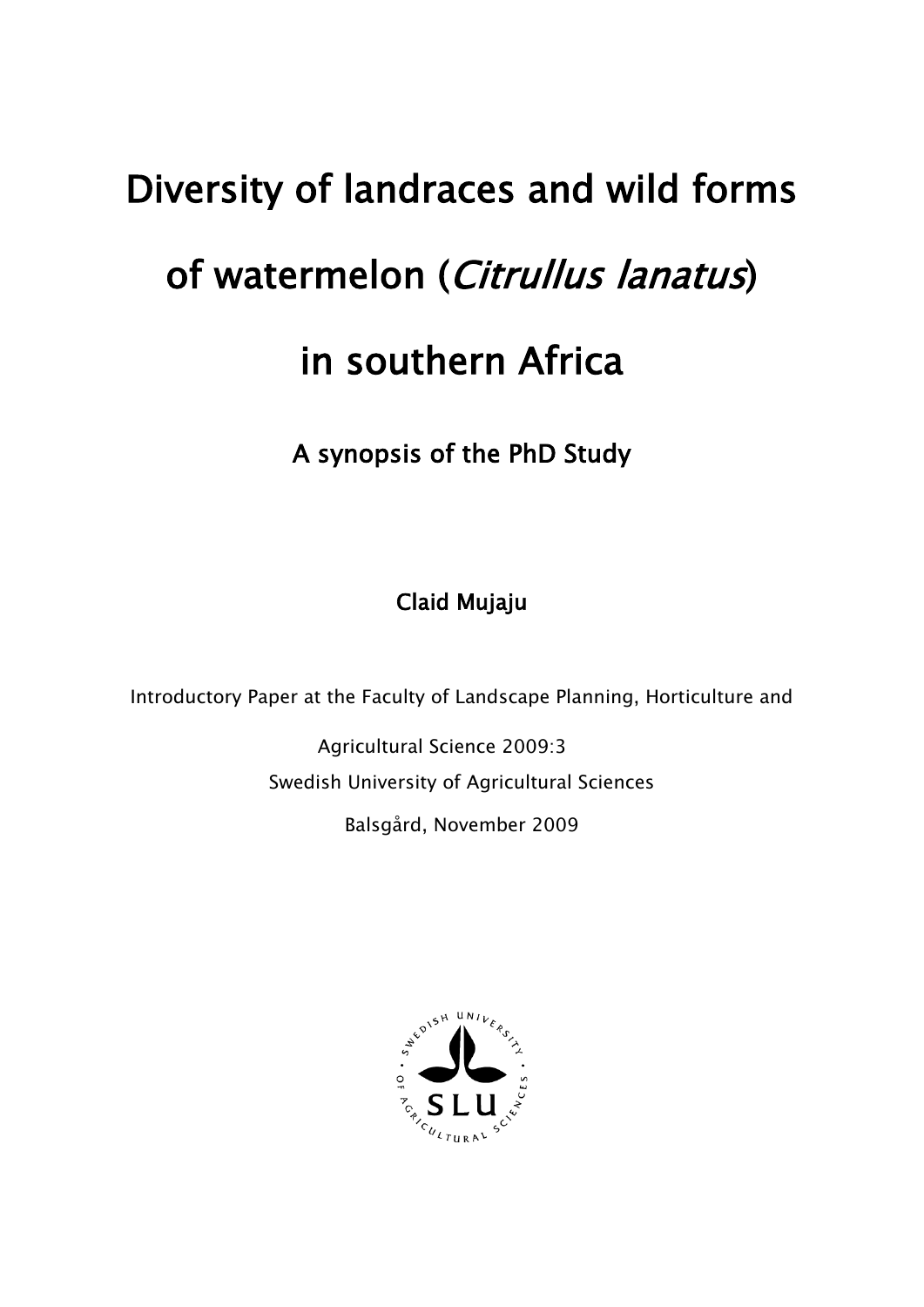# **Summary**

The genus *Citrullus*, belongs to the Cucurbitaceae family. Among the four species in this genus, a single species *Citrullus lanatus* (Thunberg) Matsum. & Nakai, commonly known as watermelon, is grown throughout the drought-prone southern Africa as a staple food (edible seeds), a dessert food (edible flesh), and for animal feed. The fruit can be eaten fresh or cooked and the seeds can be roasted. Its uses are however, multifaceted and vary depending on the customs of the humans growing this crop. In addition, the fruit can serve as a source of water, especially in deserts or where drinking water is contaminated. Several morphotypes of watermelon are found in southern Africa. *Citrullus lanatus*  exhibits expansive polymorphism in southern Africa and the species occurs in the following forms: wild populations distributed throughout the country in a wide range of habitat types; sweet watermelon, cooking melon and seed melon landraces of the traditional agrosystems; and possibly introgressed types which are regarded as agronomic weeds. Farmers" traditional onfarm practices contribute to the maintenance of watermelon landraces, and therefore play a role in nurturing local-level diversity. The wild watermelon is widely distributed in Africa and Asia, but originates from southern Africa occurring naturally in South Africa, Namibia, Botswana, Zimbabwe, Mozambique, Zambia and Malawi. There has been little work on investigating the relationships between wild and cultivated forms, and to study amount and partitioning of genetic variation, to allow for better conservation strategies. This paper therefore is an attempt to summarise the work that has been done so far and the background literature, while providing the scope for the PhD study.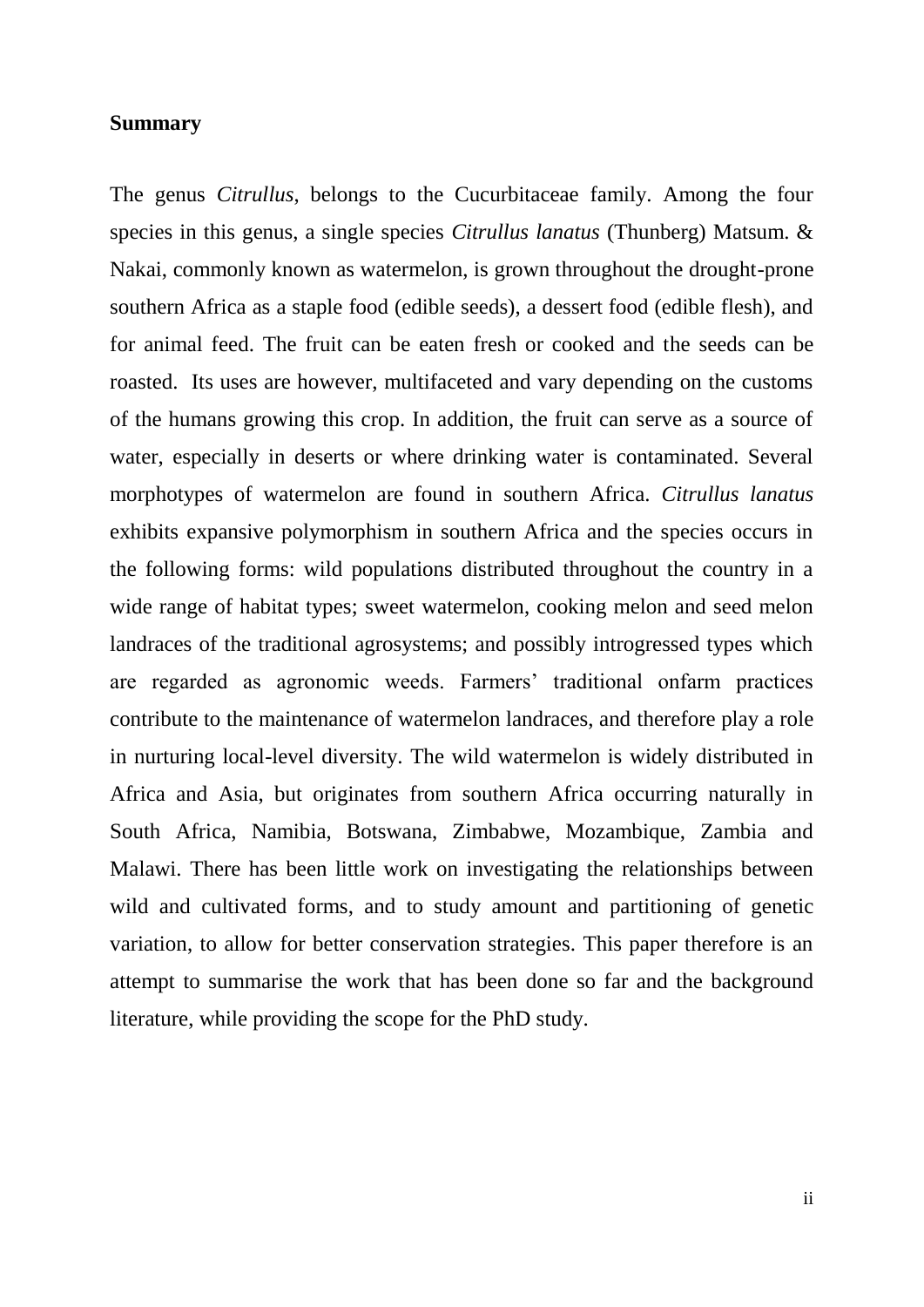# **List of Contents**

| 1. General Introduction                        | 1  |
|------------------------------------------------|----|
| 2. Taxonomy of the genus <i>Citrullus</i>      | 4  |
| 3. The Biology of Watermelon                   | 6  |
| 3.1. Morphology, Anatomy and Physiology        | 6  |
| 3.2. Ecology                                   | 9  |
| 4. Origin and Geographical Distribution        | 10 |
| 4.1. Domestication traits                      | 12 |
| 5. Cultivation of Citrullus lanatus            | 13 |
| 5.1. Nutritional Status                        | 14 |
| 6. The Breeding of Watermelons                 | 15 |
| 7. Genetic diversity in the genus Citrullus    | 17 |
| 7.1. Phenotypic characterization and diversity | 17 |
| 7.2. Molecular characterization                | 19 |
| 7.3. Chromosomal Mapping                       | 22 |
| 8. Greenhouse Cultivation and Postharvest      | 24 |
| 8.1. Cultural practice                         | 24 |
| 8.2. Fruit harvest                             | 25 |
| 8.3. Seed extraction                           | 25 |
| 9. The Current Study on Watermelon Diversity   | 27 |
| 9.1. Overall Objectives                        | 27 |
| 10. References                                 | 30 |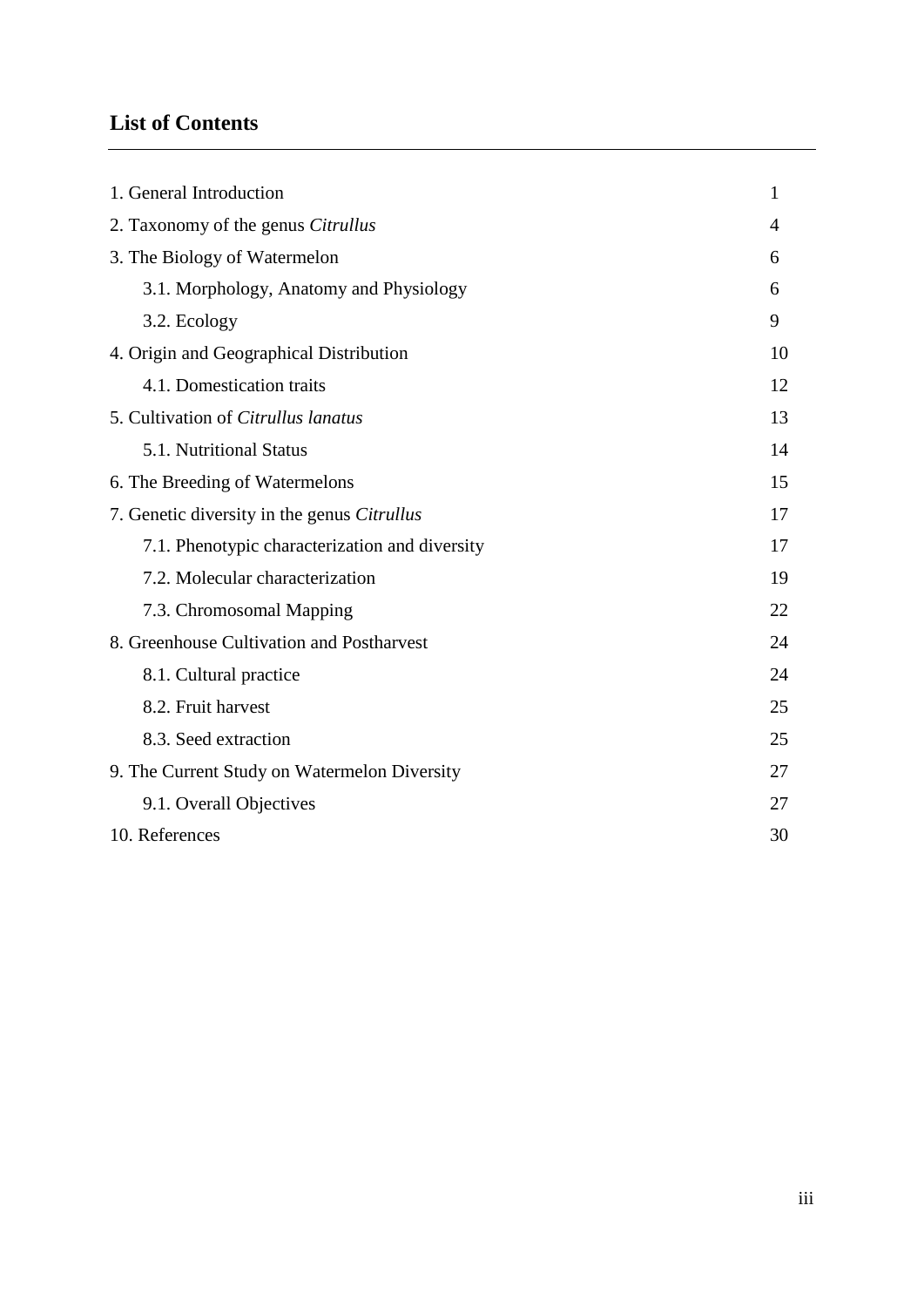# **1. General Introduction**

The species *Citrullus lanatus* belongs to the Cucurbitaceae family, which consists of nearly 100 genera and over 750 species (Yamaguchi 1983). The genus *Citrullus* is among the major domesticated species (food plants) in Zimbabwe. Other domesticated species within the family Cucurbitaceae are *Cucurbita* (five species of squash & pumpkin), *Momordica charantia* (bitter melon), *Luffa* (two species of loofah) and *Lagenaria siceraria* (bottle gourd). Depending upon the species, virtually all parts of the plant can be used for food, including leaves, shoots, roots, flowers, seeds, and immature and mature fruits. Starch can be extracted from roots, and the seeds are a rich source of oils and proteins (Jacks et al. 1972).

The cucurbit family (also commonly referred to as the cucumber, gourd, melon, or pumpkin family) is a medium-sized plant family, primarily found in the warmer regions of the world. It is a major family for economically important species, particularly those with edible fruits*.* Some of these represent some of the earliest cultivated plants in both the Old and New Worlds. Some have medicinal and other uses. The family is distinct morphologically and biochemically from other families and is therefore considered monophyletic. General opinion is that it is closest allied phylogenetically with the Begoniaceae in the order Violales.

 There is tremendous genetic diversity within the family, and the range of adaptation for cucurbit species includes tropical and subtropical regions, arid deserts, and temperate locations. A few species are adapted to production at elevations as high as 2000 m. The genetic diversity in cucurbits extends to both vegetative and reproductive characteristics. There is a considerable range in the monoploid (*x*) chromosome number (Jeffrey 1990), with 7 (*Cucumis sativus*), 11 (*Citrullus* spp., *Momordica* spp., *Lagenaria* spp., *Sechium* spp., and *Trichosanthes* spp.), 12 (*Benincasa hispida*, *Coccinia cordifolia*, *Cucumis* spp. other than *C. sativus*, and *Praecitrullus fistulosus*), 13 (*Luffa* spp.), and 20 (*Cucurbita* spp.).

 The genus *Citrullus* has four species (*C. lanatus*, *C. ecirrhosus*, *C. colocynthis*, and *C. rehmii*), which occur mainly in southern Africa with the exception of *C. colocynthis,* which is distributed from northern Africa to southwest Asia. Cultivated watermelon (*C. lanatus*) is an annual, mostly monoecious diploid  $(2n=2x=22)$  (Shimotsuma 1963). The southern African region is the main center of diversity and the probable origin of most of the species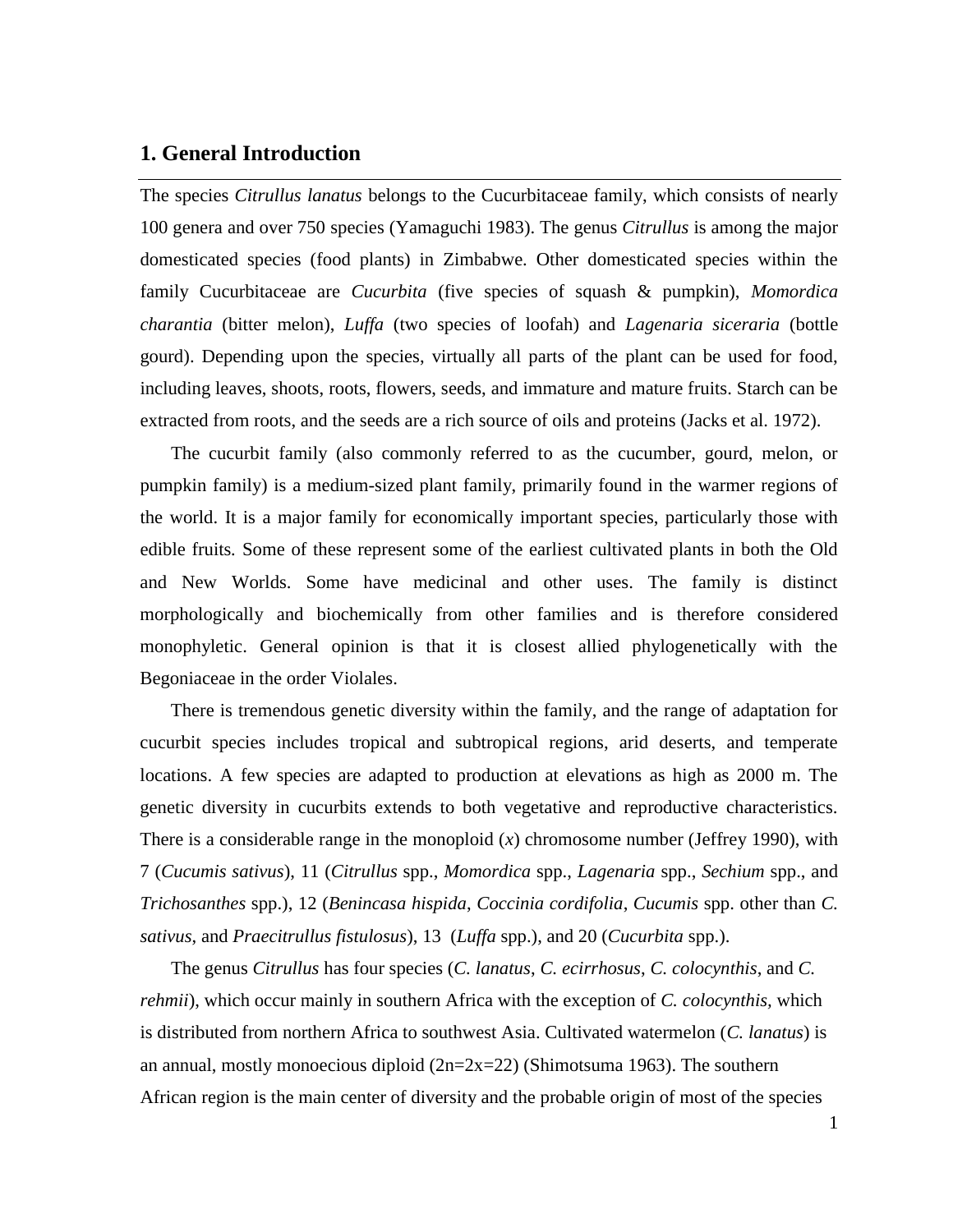within *Citrullus*. The fruits and the leaves of the species within the genus are the main edible parts.

 Within the genus *Citrullus*, a single species *Citrullus lanatus* (Thunberg) Matsum. & Nakai, commonly known as watermelon, is grown throughout the drought-prone southern Africa as a staple food (edible seeds), a dessert food (edible flesh), and for animal feed. The fruit can be eaten fresh or cooked. The rind can be pickled or candied. The juice from the fruit can be used fresh, made into a fermented drink, or boiled down into heavy syrup. Watermelon seeds are baked or roasted for consumption. The fleshy, juicy, sweet fruit provide a delicious refreshing dessert in hot weather. In addition, the fruit can serve as a source of water, especially in deserts or where drinking water is contaminated (Rubatzky 2001).

 Genetic resources of indigenous plant species are important for crop and diet diversity. Variation of watermelons is predominant in farmers' fields and farmers have developed landraces for a variety of purposes: for dessert, oil, seed and porridge. The communities in southern Africa have not adopted modern varieties despite being exposed to these for decades. The status of traditional watermelon cultivation and onfarm conservation in this part of the world has been sparsely described. In traditional farming, watermelon is grown predominantly in low rainfall areas intercropping with cereals. There is a large potential in using the farmers' landraces of watermelon in traditional farming systems, as most of the landraces are drought tolerant and widely adaptable. However, very limited information is available on the diversity of the genus *Citrullus* and the extent of its distribution in southern Africa. Under the regional programme of Southern Africa Development Cooperation Genetic Resources Centre and National Plant Genetic Resources Centre Network, watermelon is considered as an underutilized crop, which implies that its full potential has not been explored. It is considered a mandate crop for conservation, and genetic studies are therefore critical for:

- 1. placement of germplasm into correct heterotropic groups through genetic diversity studies,
- 2. the management of genebank collections by refining the core subsets,
- 3. development of a regional database of watermelon characterization, and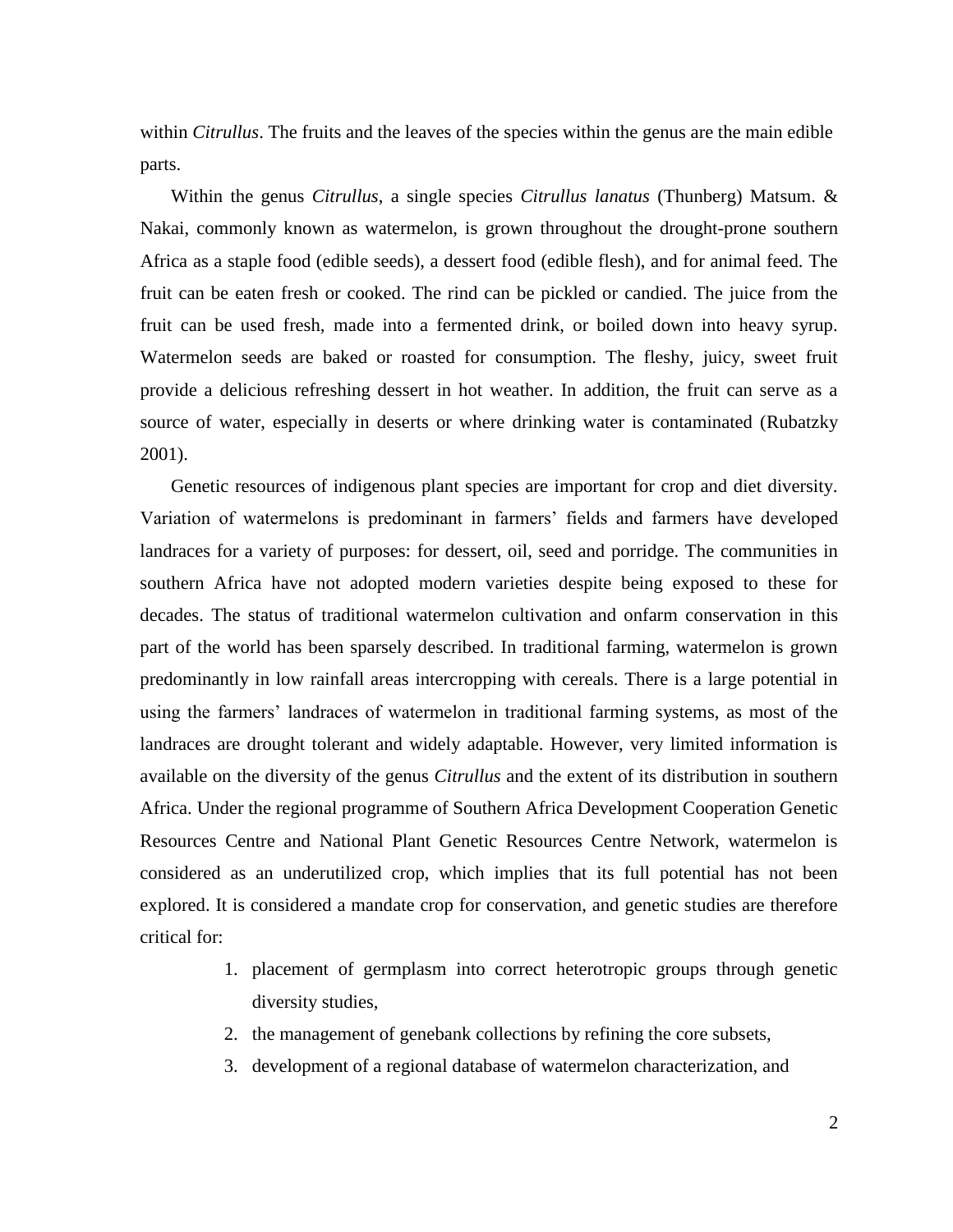4. the identification of gaps in collections and/or sources of potential novel forms of watermelon.

 The identification of germplasm is an important step for effective utilization of the available germplasm. It is in light of the above that a study will be carried out to determine diversity of the genus *Citrullus* in Zimbabwe and southern Africa and use DIVA GIS and FloraMap to map its distribution, and potential areas for further collections. Information generated by the study will be used in developing *in situ* and *ex situ* conservation strategies. This information will also help in promoting better utilization of most of the species in the genus.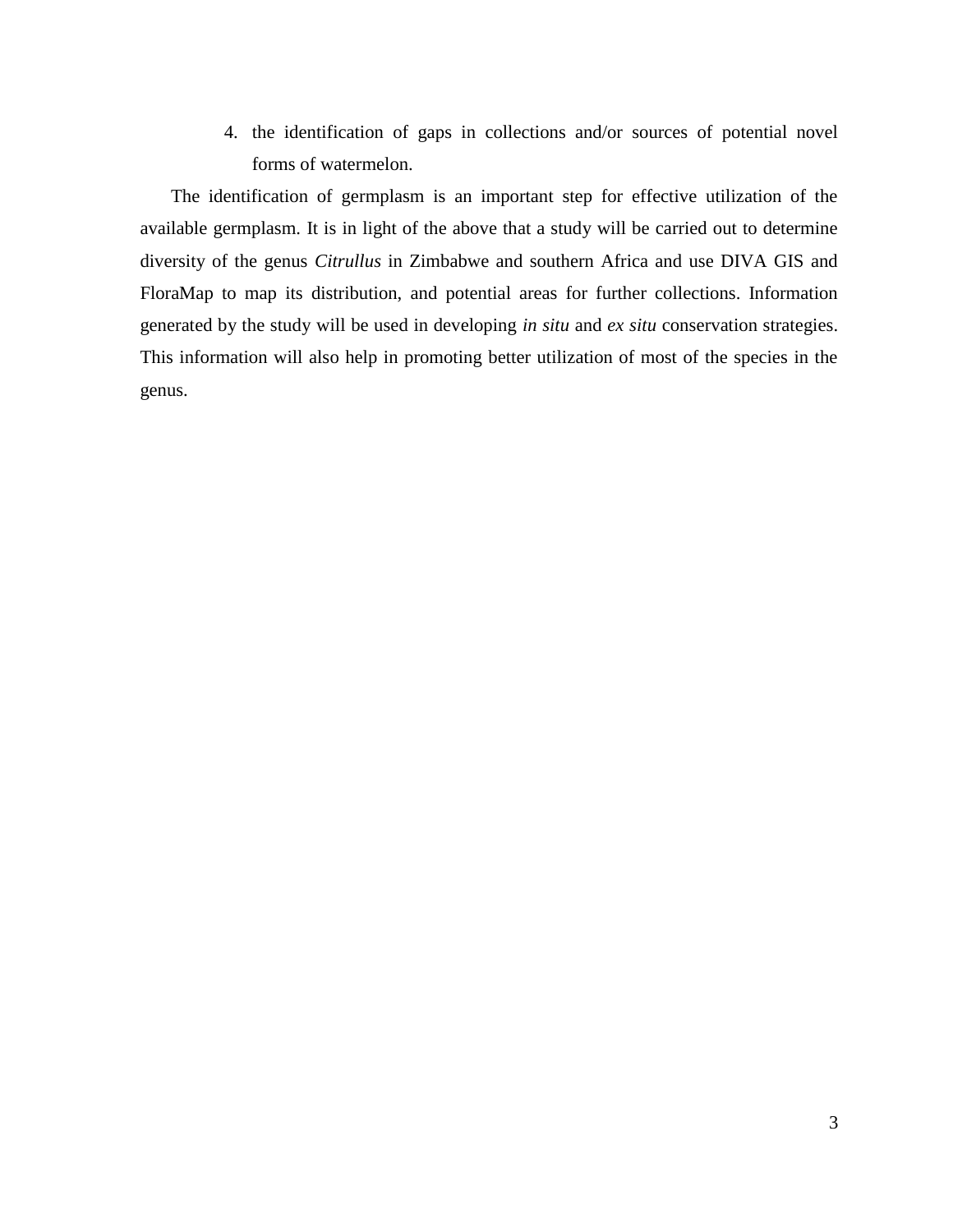The genus *Citrullus* belomgs to the family Cucurbitaceae, subfamily Cucurbitoideae, tribe Benincaseae and subtribe Benincasinae. It consists of four diploid species  $(2n=22)$ , which are generally sprawling hairy vines with pinnately lobed leaves.

 The species *C. lanatus* (Thunberg) Matsumura & Nakai consists of two botanical varieties: *C. lanatus* var. *lanatus* the cultivated watermelon widely grown around the world, and *C. lanatus* var. *citroides*, a wild form found in southern Africa and also cultivated in other parts of the world mainly for feeding animals. It is characterized by large green leaves with three to five deep lobes, or more rarely none, medium-sized monoecious flowers with short pedicels, medium to large fruit with smooth skin, and flesh with a high water content, and oval to oblong seeds of a white or brown colour. According to Fursa (1981), the cultivated species *C. lanatus* includes three subspecies: (i) *lanatus*, (ii) *vulgaris* which has two varieties, var. *vulgaris* and var. *cordophanus*, and (iii) *mucosospermus*. Lately, a single variety, var. *lanatus,* has been recognized with the others treated as synonyms. *C. lanatus* var. *citroides* consists of a wild type (var. *caffer*) commonly known as "Tsamma" and the *citroides* group, which are ancient cultigens derived from the tsamma melon. The *citroides* group consists of varieties commonly referred to as citron melons, which include var. *viridis* a "giant" watermelon from Iraq and cultivar "Black Tom Watson"; var. *albidus* in the *nigroseminius* and *albidus* forms bred in the central areas of Iran; var. *variegatus*; var. *rotundus*; var. *pulcherrimus*; var. *shami*; var. *oblongus* with the common name "Fairfax"; var. *virgatus*; var. *pumilus* which is called "New Hampshire"; var. *caffe* a cultivated watermelon (Maheshwari 1978).

 *Citrullus colocynthis* (L.) Schrader, a perennial species, with globular fruits of 5–10 cm in diameter. It grows predominantly on sandy soils in the north and southwest areas of Africa and Asia, and bear fruits which are bitter and even poisonous. It can be divided into two different races, one found on the Mediterranean coast and in Israel, the other found in the deserts of Negev and Sinai. *Citrullus ecirrhosus* Cogniaux, is a perennial species, growing in Southern Africa and West Namibia although previously thought to be endemic only to the coastal Namib Desert (Meeuse 1962). It is distinguished by the absence of tendrils during its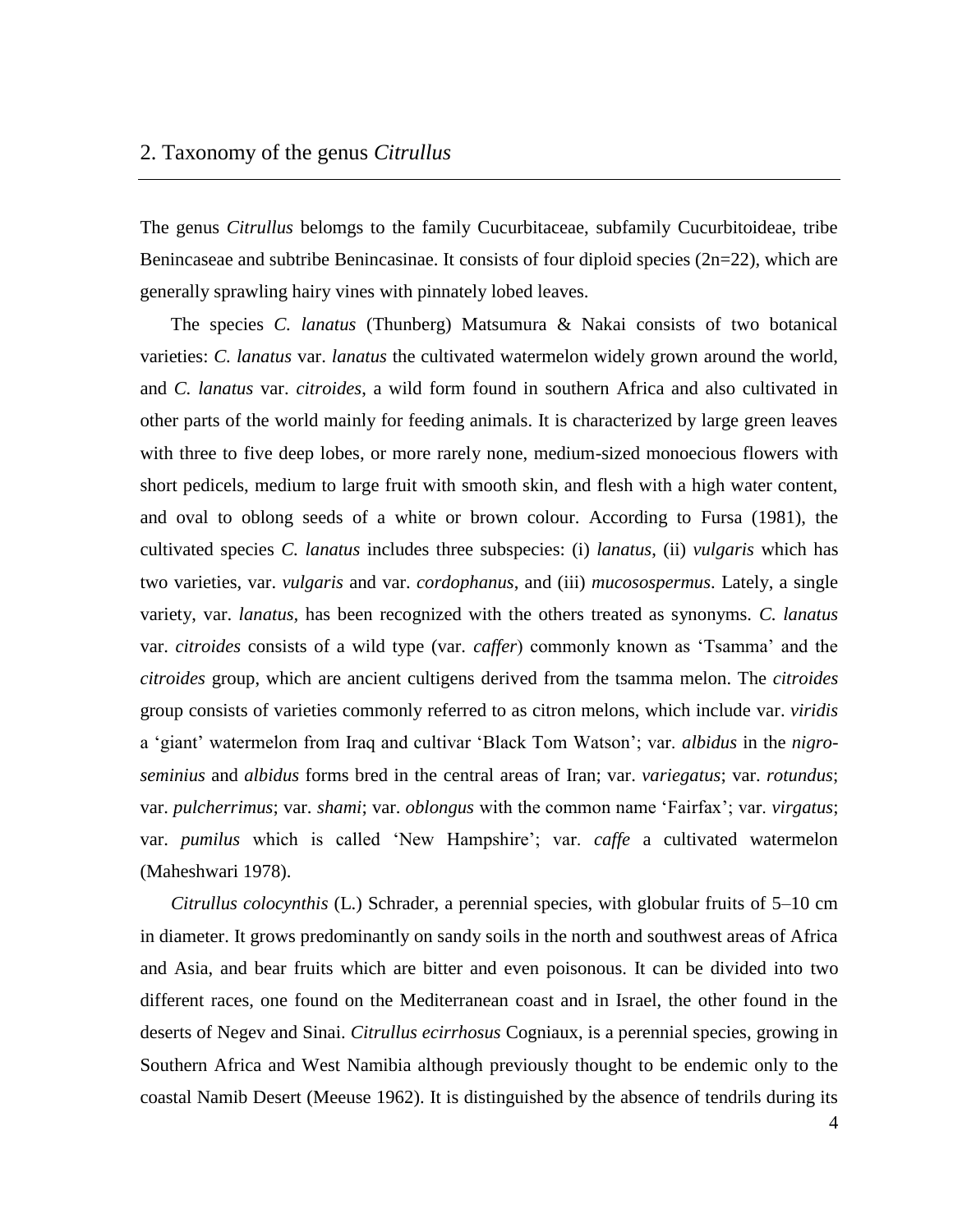growth and a woody deeply penetrating taproot. The fourth species, *Citrullus rehmii* De Winter, is an annual wild species confined to the western escarpment in Namibia (Schippers 2002, De Winter 1990). It resembles *Citrullus lanatus* but can be distinguished by the pink to orange mottled rind surface.

 All the species in the genus *Citrullus* are cross compatible with each other. *Citrullus lanatus* and *C. ecirrhosus* appear to be more closely related to each other than either is to *C. colocynthis* (Navot and Zamir 1987). Two other species appear to be closely related to the genus *Citrullus*. One is *Praecitrullus fistulosus* (Stocks) Pangalo from India and Pakistan commonly known as "Tinda" and belonging to a genus with a basic chromosome number of n=12 (Schippers 2002). Tinda varieties of this species with their green-fleshed fruits are also found in Kenya, Zimbabwe, and Ghana. The other species is *Acanthosicyos naudinianus* (Sond) C. Jeffrey, a wild species native to southern Africa.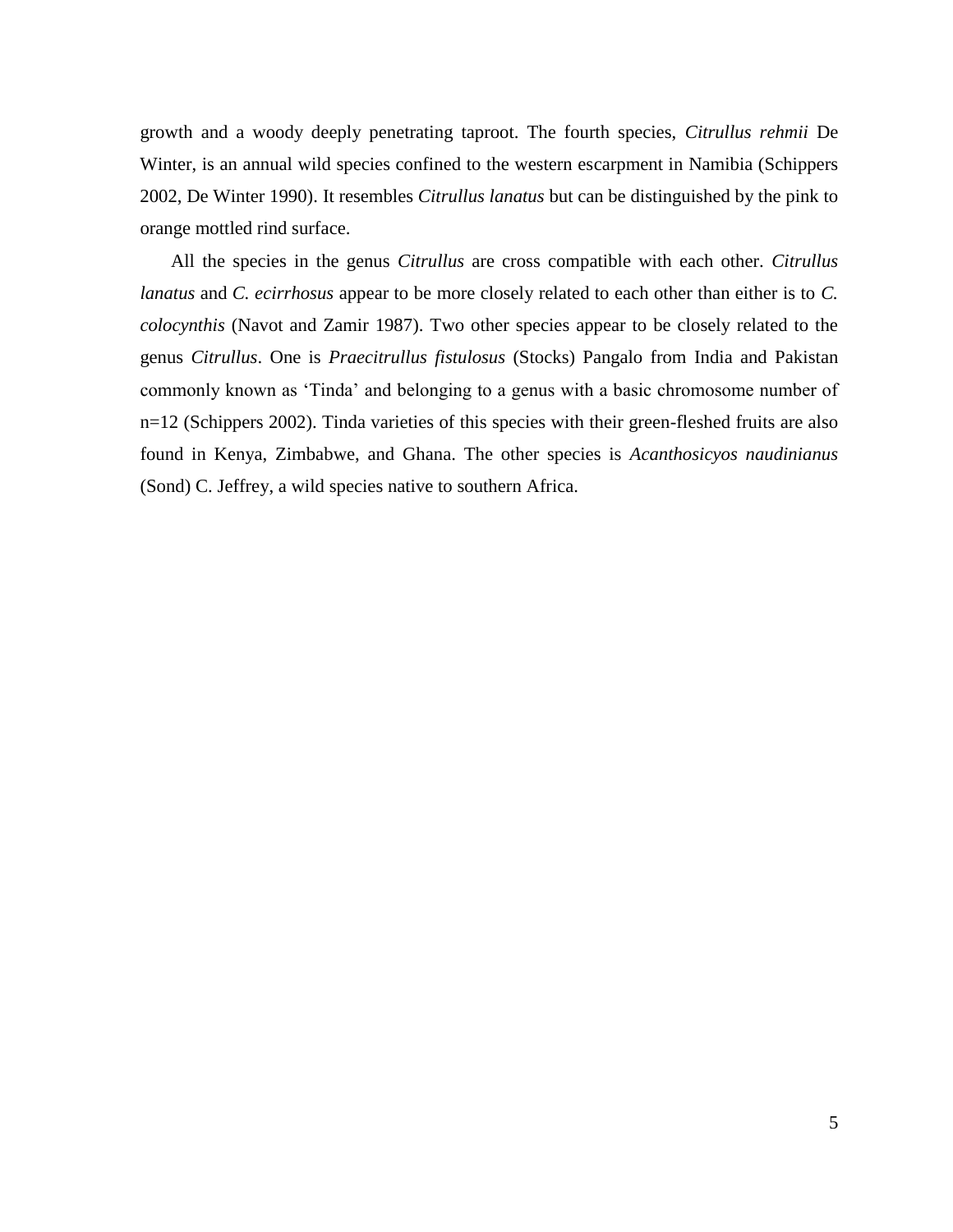# 3. The Biology of Watermelon

#### 3.1. Morphology, Anatomy and Physiology

Watermelon grows as a trailing vine; the stems are thin, hairy, angular, grooved and have tendrils at each node. The stems are highly branched and up to 10 m long. Although there are dwarf types with shorter, less branched stems, dwarfing is primarily related to shortened internodes (Mohr 1986). Roots are extensive but shallow, with one taproot and many lateral roots growing within the top 2 feet in the soil (Robinson and Decker-Walters 1997).

 Watermelon is the only economically important cucurbit with lobed leaves; all of the other species have entire leaves. The leaves are pinnately divided into 3 or 4 pairs of lobes. Fruits vary considerably in morphology. Fruits of wild plants range between 1.5 and 20 cm in diameter, are sub-globose, pale yellow or greenish mottled with dark green; fruits of cultivated plants are sub-globose or ellipsoid, up to 30 x 60 cm, green or yellowish green, evenly colored or variously mottled or striped (Messiaen 1994). The pulp varies from yellow or green (wild forms) to dark red (cultivars).

 The anatomy of watermelons has been studied mainly in *C. lanatus* var. *lanatus*  (Whitaker and Davis 1962). Barber (1909) gave a generalized description of fruit histology of most Cucurbitaceae fruits, including cultivated watermelon *C. vulgaris,* which has been recently changed to *C. lanatus* var. *lanatus*. Anatomical features played a major role in determining transportation and storage properties of watermelon (Lal et al. 1977). Fruits characterized by thin outer mesocarp cell walls were prone to rupturing during storage and transportation. When investigating the mode of water conservation in the Tsamma melon, Botha (1982) reported that the pericarp was covered by stomata and that the stomata were plugged by some material after fruit abscission and attributed this to the apparent cessation of water loss in the fruit. The rind consists of four layers of tissue: epicarp, hypodemis, outer-mesocarp and middle-mesocarp. Studies of rind development have shown that differentiation is identical in the two varieties. The first layer to differentiate is the epicarp, followed by the hypodermis, outer-mesocarp and finally, the middle-mesocarp. The outermesocarp is the most distinct tissue in the rind, and is made up of tightly packed bands of brachysclereids. The band of sclereids is more extensive and broader in Tsamma melon than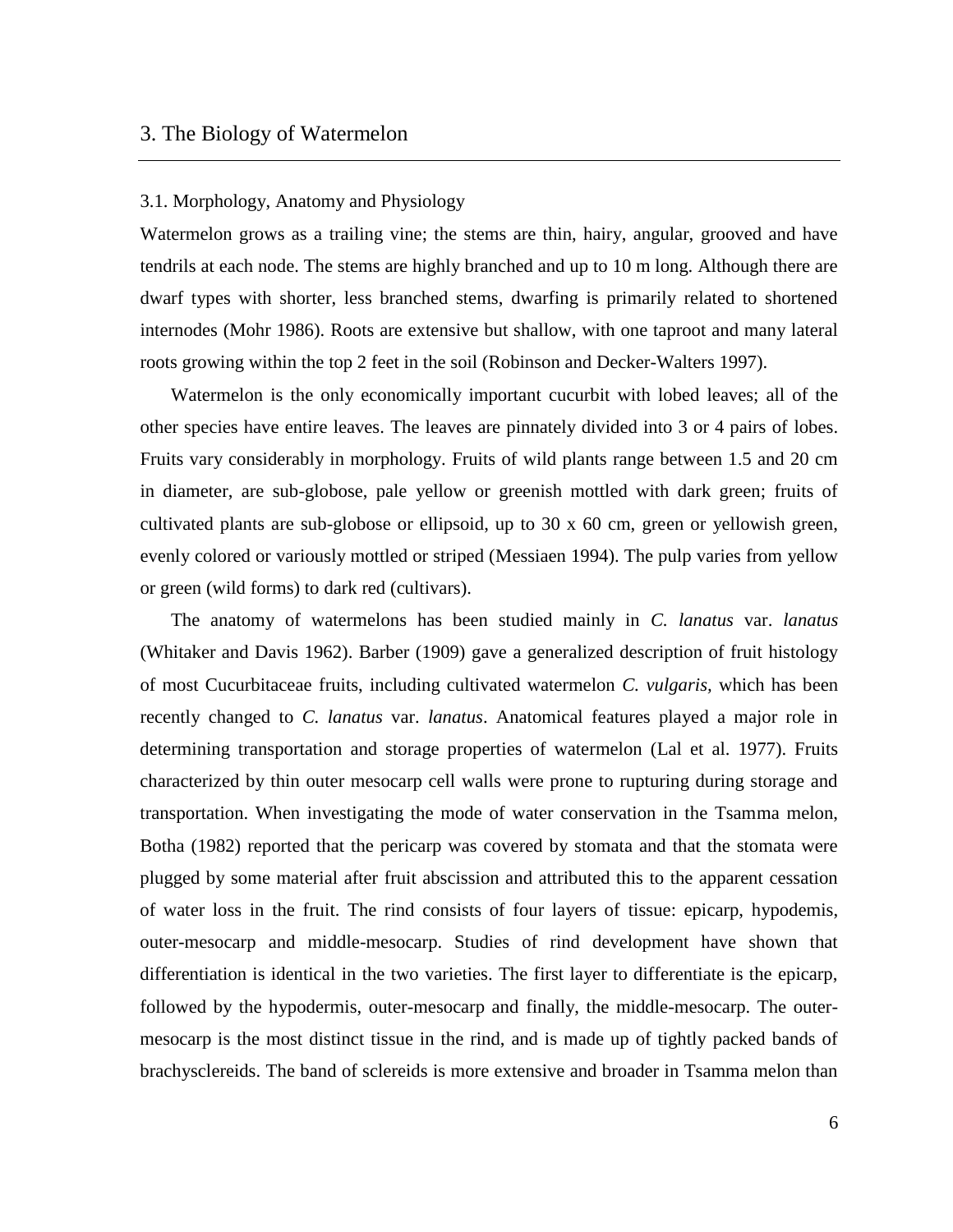in var *lanatus*. Rind anatomy, and particulariy the nature of the outer-mesocarp tissue have been associated with crack resistance. The outer-mesocarp tissue is likely to enhance keeping quality by minimizing cracking following mechanical shocks. Epicuticular waxes are likely to enhance keeping quality by minimizing chances of infection, injury caused by mechanical stress and chilling injury, and increasing the reflectance of heat radiation that may promote fruit decay. Sunken stomata enhance keeping quality of watermelon fruits by minimizing uncontrolled water loss through the cuticle, reducing chances of infection and injury, and facilitating stomatal plugs which completely seal off the fruit after abscission.

 Most plants inhabiting dry environments circumvent severe water loss by utilizing the Crassulacean acid metabolism (CAM) photosynthetic pathway (Levitt 1980, Moore et al. 1995). CAM plants have a photosynthetic pathway that is temporally separated and thus, open their stomata during the night and close them during the daytime. This mechanism ensures that the stomata only open at night when the temperature is lower and humidity much higher than during the day, thus preventing water loss. Given the environmental conditions under which Tsamma melon occurs and the hydration that it exhibits, one would expect it to utilize the CAM pathway. However, this is not the case. Botha (1982) found that Tsamma melon does not utilize the CAM pathway, but is a typical  $C_3$  plant with stomatal opening during the day and closed at night, a mechanism that is less effective in minimizing water loss by transpiration.

 The development of flowers and fruits are promoted by high light intensity and high temperature. Flowers of watermelon are staminate (male), perfect (hermaphroditic), or pistillate (female), usually borne in that order on the plant as it grows (Messiaen 1994). Monoecious types are common, but there are andromonoecious (staminate and perfect) types mainly in the older varieties or the accessions collected from the wild. The pistillate flowers have an interior ovary and the size and the shape of the ovary is correlated with final fruit size and shape. The developmental sequence of floral parts in the staminate and pistillate flower is similar in both var. *lanatus* and *citroides.* In the pistillate flower, the sepals are the first organs to form in a unidirectional phyllotactic pattern, followed by the petals and stamens. The anthers fail to develop to maturity, but remained as staminodes. The carpe1 primordia is initiated next, alternate and equidistant to the three staminodes. The nectary ring forms last at the base of the style. The identical development of the pistillate flower in the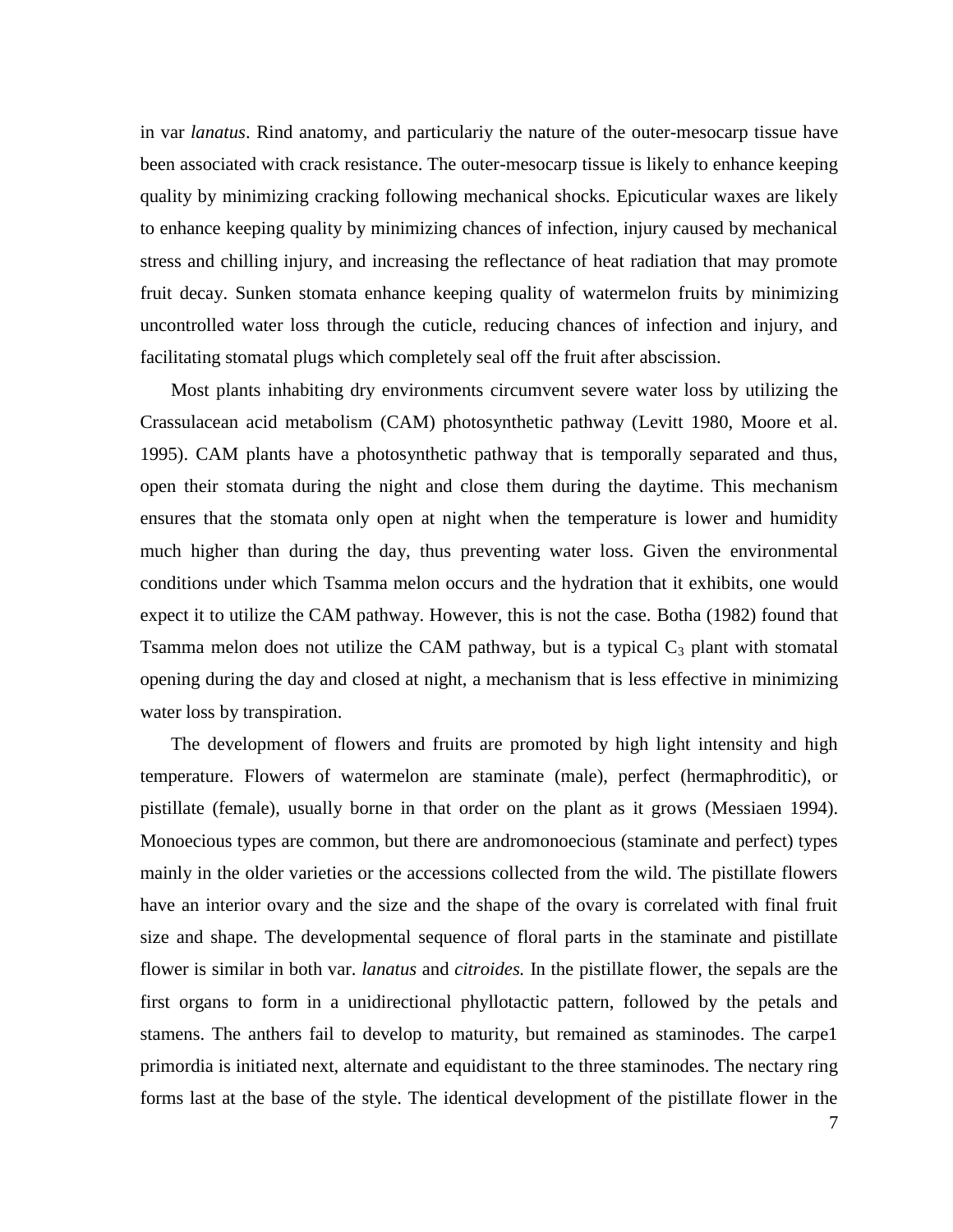two varieties suggest that differences observed in keeping quality of mature fruits likely occur after, and not before pollination. In the staminate flower, like in the pistillate flower, the sepals are the first organs to form, followed by the petals and then the stamens. The anthers develop elaborate connective tissues, filaments and thecae. The nectary arises last at a very late stage of floral development. There are no rudimentary carpels in the staminate flower. The order and initiation of organs in the staminate flower suggests that the male flower in *C*. *lanatus* is not bisexual during ontogeny.

 The first male flower forms at nodes 8–11 at 35–50 days after germination. The first female flower forms at node 15–25 at 45–60 days after germination, and they often have poorly developed ovaries and fail to set fruits (van der Vossen et al. 2004). In many varieties, pistillate or perfect flowers appear at every 7th node, with staminate flowers at intervening nodes. Flower ratio of typical watermelon varieties is 7:1, staminate:pistillate, but ranges from 4:1 to 15:1 (http://cuke.hort.ncsu.edu/cucurbit/wmelon/wmhndbk/wmtaxonomy.html). Flowers open shortly after sunrise and remain open only one day.

 Fruit surface morphology and anatomy in var. *lanatus* and var. *citroides* (Tsamma melon) share a number of general features, but differ in stomatal morphology and anatomy, and in the extent of the outer-mesocarp tissue. These differences are responsible for the enhanced keeping quality of the Tsamma melon compared to cultivated watermelon. In var. *lanatus* the stomatal complex has one pair of subsidiary cells, and is situated at the surface of the epicarp during anthesis to fruit maturity. In Tsamma melon, the stomatal complex, which consists of three pairs of subsidiary cells is raised above the epicarp during anthesis, and become sunken with fruit growth. At maturity, a layer of amorphous wax covers the fruits of both varieties. Wax deposition increases after abscission in both varieties. Because of the sunken nature of the stomata in Tsamma melon, a waxy bloom covers the entire stomatal complex and blocks the stomatal pores. A previous study by Botha (1982) reported stomatal plugging in Tsamma fruit, but did not determine the nature of the material clogging the stomata. Rind anatomy of the two varieties is remarkably similar.

 Watermelon seeds are relatively large, with 7–20 seeds/g, varying in color i.e., white, green, yellow, grey, tan, brown, red, black as well as mixed colours. Seeds continue to mature as the fruit ripens and the rind lightens in color (Messiaen 1994). Seeds are easier to extract from the fruit if the fruit is held in storage (in the shade or in a seed processing room)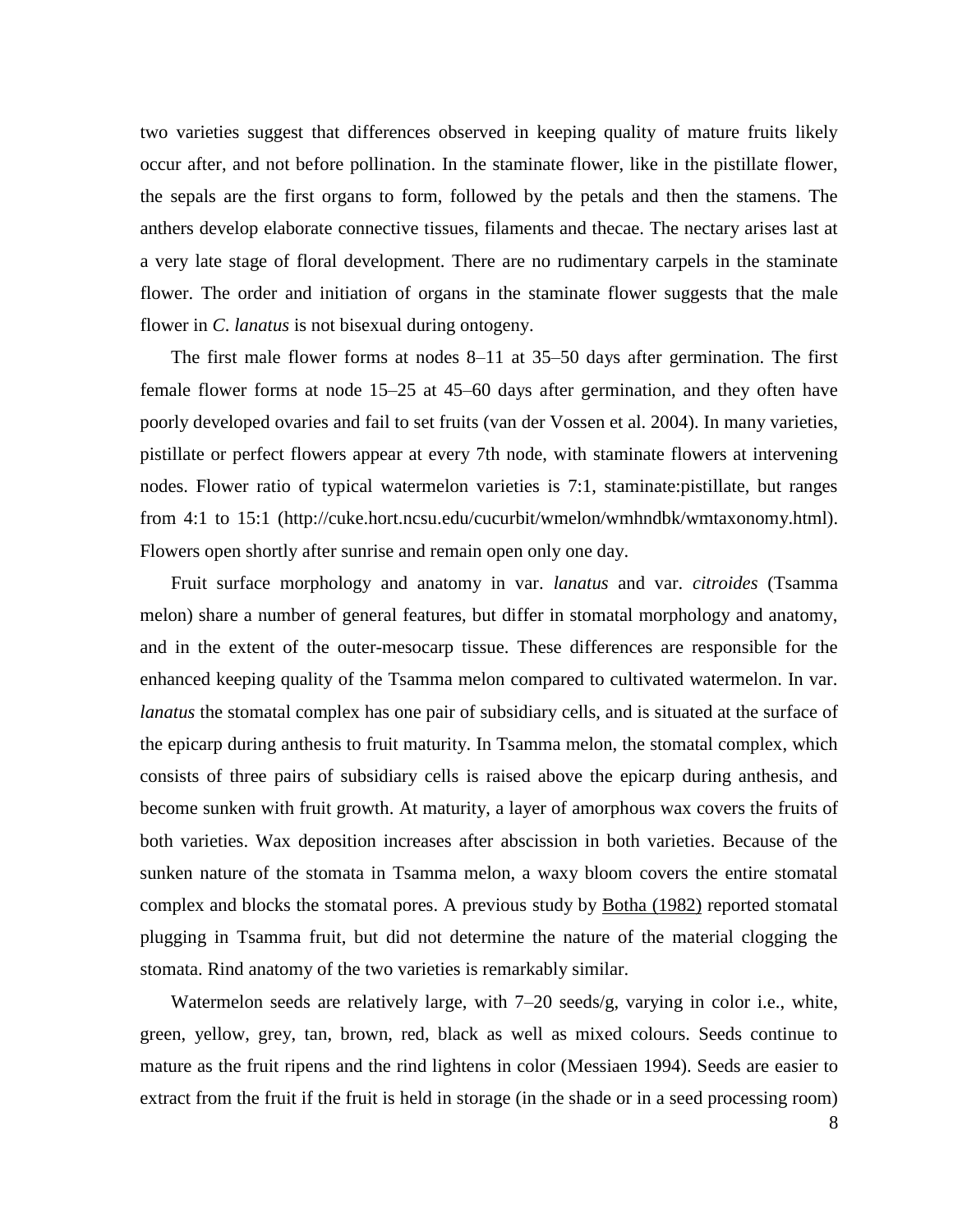for a few days after removing them from the vine. If seeds are left too long in the fruit they will germinate *in situ*. According to van der Vossen et al. (2004), there is no dormancy in watermelon seeds, germination can only be retarded under high temperature regimes. Germination can be accelerated by pre-soaking in water for 24 hours after scarifying the seed at one end, especially for cultivars which have a hard seed coat. Seeds germinate best at temperatures of 17 ºC at night and 32 ºC at day time, and also at a constant temperature of 22 ºC. Seeds do not germinate at temperatures below 15 ºC.

# 3.2. Ecology

Watermelon is a warm season crop; it requires a long growing season and does best on a rich sandy loam, although it will grow in most soil types provided that the soil is well drained. The plants are drought resistant and prefer full sun, and hot, dry air. Humid, moist climates put the plants at greater risk for disease, and for that reason, long periods of crop rotation in moist climates is key for maintaining healthy crops. Watermelon grows best at a soil pH of 5.6 to 7.0, but will tolerate a pH as low as 5.0. In low pH soils, manganese toxicity can be an issue. The optimum air temperature range for growth is between 21 and 30 ºC.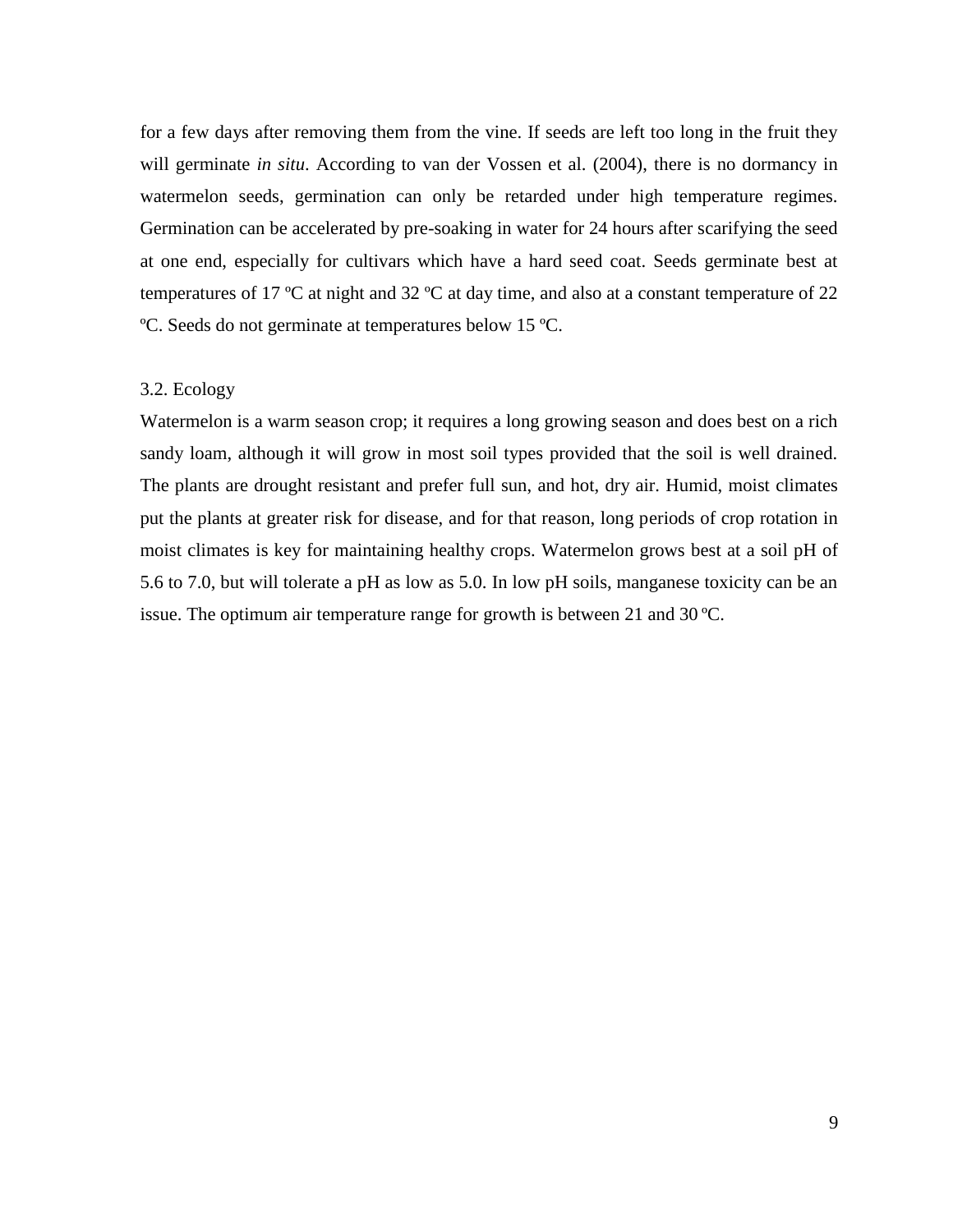# 4. Origin and Geographical Distribution

Generally, watermelon is distributed in tropical and subtropical climates worldwide and is cultivated and adapted to warmer parts of the world. Modern-day cultivated varieties are commonly grown in any climate with long, warm or hot summers (www.fao.org/ag/AGP/AGPC/doc/GBASE/Safricadata/citlan.htm). The domesticated watermelon, *C. lanatus* var. *lanatus*, is grown in tropical and subtropical regions worldwide; the preserving melon or citron, *C. lanatus* var. *citroides*, is grown in southern Africa; perennial *C. colocynthis*, known as the bitter apple, is grown for medicinal purposes from northern Africa to southwest Asia; perennial *C. ecirrhosus* and annual *C. rehmii* are wild species endemic to desert regions of Namibia (Robinson and Decker-Walters 1997). Among the wild watermelon species, *C. colocynthis* has the widest world distribution; the plant grows in the Mediterranean basin, in North Africa and in Southwestern Asia in dry and sandy habitats. It is a perennial species indigenous to coastal and desert regions of Israel although over the past decades it became less abundant, especially in the northern coastal plains (Zohary 1983).

 The primary centre of origin for watermelon is not known. Studying the geographical distribution of plant lineages can help to synthesize both history and current genetic exchanges and provide insights into the different factors that shape the genetic diversity of the species and crop origins (Avise 2000, Gepts 2003). Despite the economic importance of watermelon, domestication events and phylogeographic relationships have only recently attracted scientific attention. Knowledge regarding the path of domestication, however, is fragmentary and various scenarios have been postulated for the origin of the domesticated watermelon from its progenitor, wild *C. lanatus.* 

The wild watermelon is widely distributed in Africa and Asia, but originates from southern Africa occurring naturally in South Africa, Namibia, Botswana, Zimbabwe, Mozambique, Zambia and Malawi (www.fao.org/ag/AGP/AGPC/doc/GBASE/Safricadata/citlan.htm). A number of distinct landraces, which are cultivated in the Kalahari region and its periphery, may present early forms of domestication. Thus, the distribution of the wild taxa in southwest Africa point to Namibia or possibly southern Africa as the centre of domestication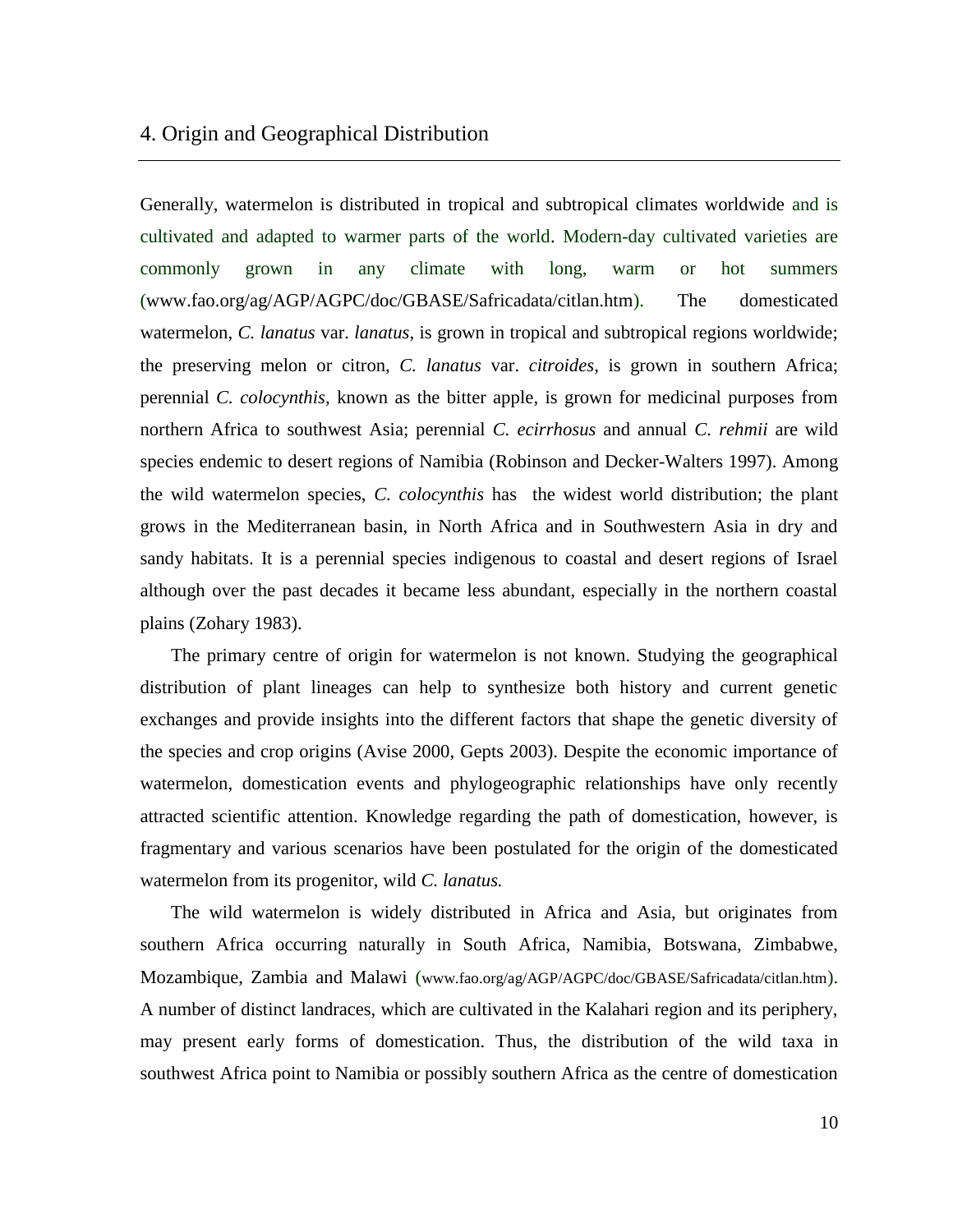for watermelon. Several authors (Rubatzky 2001, Mohr 1986, Whitaker and Davis 1962, Esquinaz-Alcazar and Gulick 1983, Dane and Lang 2004) have supported the notion that southern Africa in part (Kalahari Desert) or as a whole region is the centre of origin. However, the available archaeological information does not support this as only a few records of watermelon are known from southern Africa and all belong to the younger periods (8th–13th century AD). The presence of 5,000-year-old seeds of *C. lanatus* in Libya implies that domestication might instead have occurred in northern Africa. The oldest published records of *Citrullus* remains come from Egypt, the tomb of Tutankhamum (ca. 1330 BC; Hepper 1990), while it was known in Sudan as early as 1500 BC (van Zeist 1983). Records of cultivated watermelon are known around the Mediterranean from early  $1<sup>st</sup>$  millennium BC. Consequently, the domestication process may also have occurred in the northern distribution range of the species, where a long history of agronomic activity has been recorded. Thus Mallick and Masui (1986), and Guner and Wehner (2004a) suggests that watermelon is native to central Africa where it was domesticated as a source of water, a staple food crop, and an animal feed. Zeven and de Wet (1982) suggested that the centre for domestication of the watermelon was in Hindustani, an area encompassing India, Nepal, Burma, Thailand and Pakistan. *Citrullus* cultivation may also have evolved independently in different regions and in different forms with whatever suitable plants were at hand. Whitaker and Davis (1962), furthermore, also describe the existence of a secondary diversification centre for the species of *Citrullus* in India. Romão (2000) supports Africa as the origin of watermelon, and furthermore Northeast Brazil as a secondary center of diversity for watermelon, after an introduction by African slaves around three centuries ago.

 A recent study by Dane and Liu (2007), using chloroplast DNA to infer biogeographic and evolutionary relationships, origin and domestication history of watermelon, suggests that cultivated and wild watermelon have diverged independently from a common ancestor, possibly *C. ecirrhosus* from Namibia. Though not exhaustive, this is the most recent study that point to southern Africa as a centre of origin with a subsequent spreading to the Mediterranean areas and in an easterly direction to India, and later also to other parts of Europe and the Americas.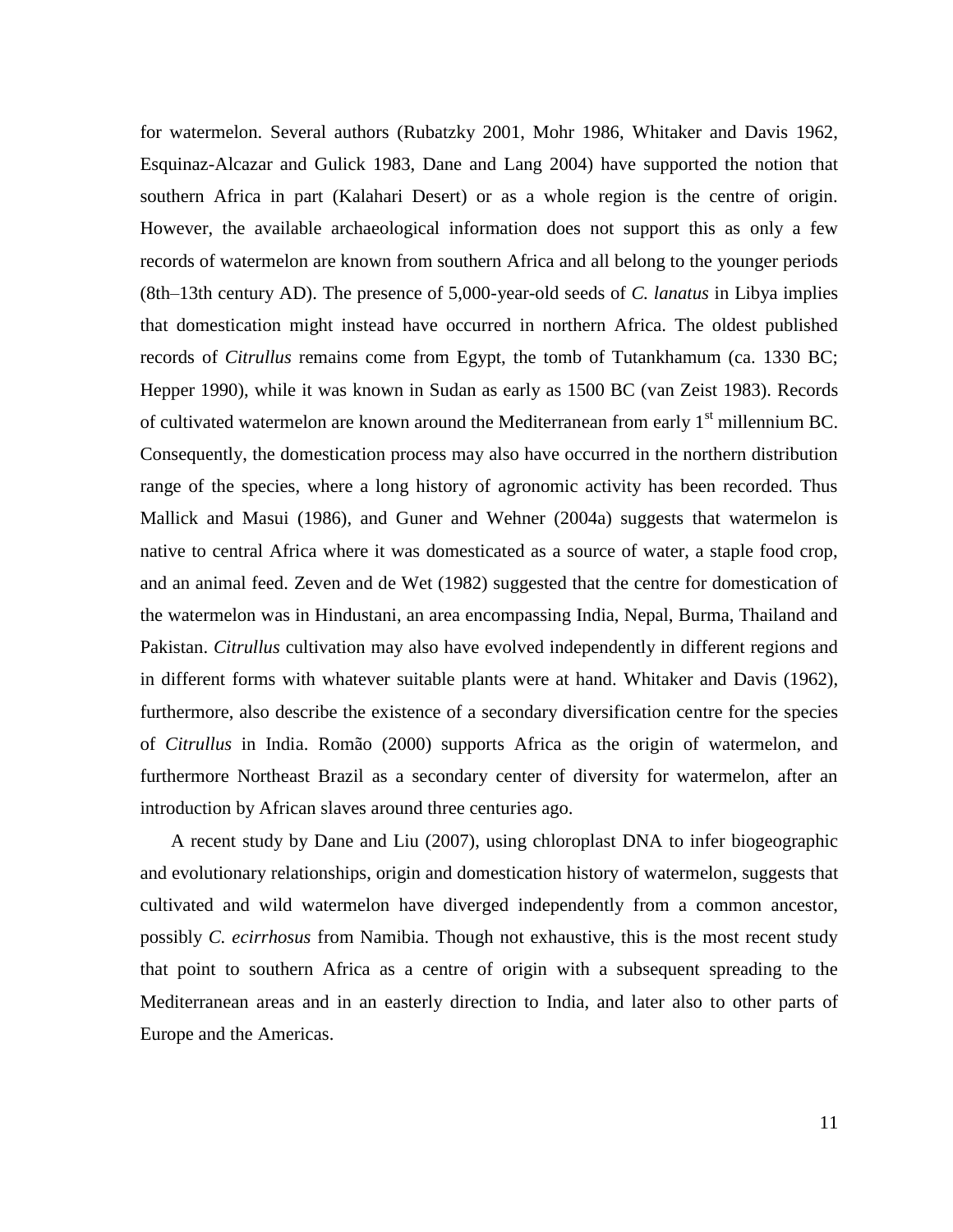## 4.1. Domestication traits

The fruit of the wild species are characterized by white flesh and an extremely bitter flavour. This bitter taste is caused by a high concentration of a substance called Cucurbitacine E. glycoside (Herrington et al. 1986) or colocynthine (Mohr 1988) and is controlled by a (Bi) gene which is dominant over the non-bitter character (Robinson et al. 1976, Navot et al. 1990). The bitter taste is also present in wild species of other Cucurbitaceae (Joubert 1980).

The red colour of the flesh is influenced by a recessive (red) gene, but according to Navot et al. (1990), the colour inheritance of the flesh is more complex and involves an epistatic effect. These characters have been the two most important ones in the domestication process as there is strong pressure for red flesh and a non-bitter taste.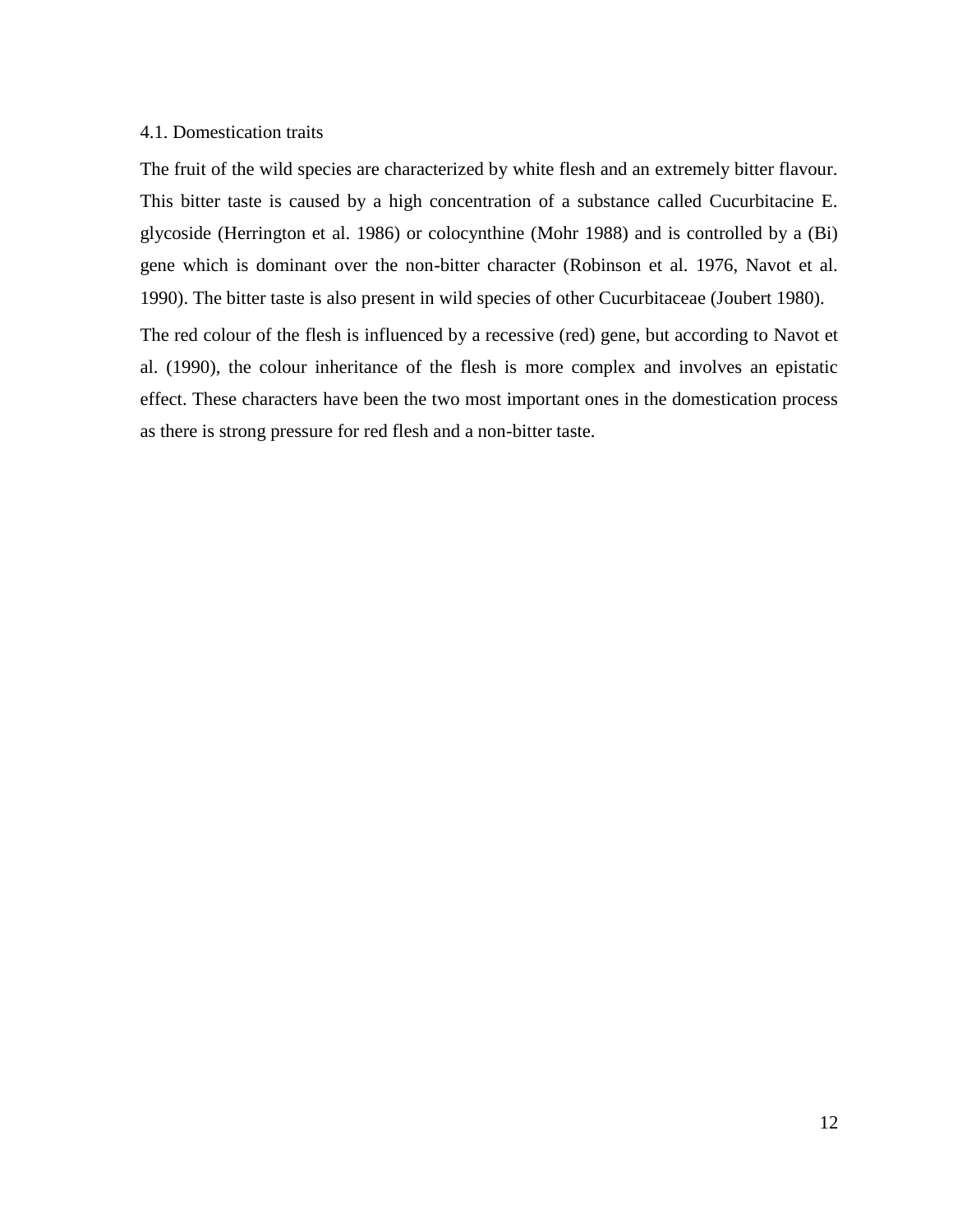Watermelon has a long history of cultivation in Africa and the Middle East and has been planted in the Nile Valley since the second millennium BC (Zohary and Hopf 1988). The time span for watermelon cultivation in Central Africa is over 5000 years, and in Egypt and the Middle East over 4000 years. By the 10th century it was introduced in China, which is today the world"s greatest producer and consumer of watermelon. By the 13th century, watermelon was grown in Europe, and the crop was introduced into North America during the 17th century (Jeffrey 1975, Whitaker and Davis 1962). Maheshwari (1978) recognizes 13 watermelon varieties cultivated in different parts of the world, e.g. India, Pakistan, Malaysia, Polynesia, Japan, China, Iraq, Europe, Africa, and South and Central America. Among other characters, such varieties differ in size, shape and colour of fruit skin, colour of flesh (red, pink, white and yellow), and the colour and size of seeds.

 Cultivated watermelon types have traditionally been red-fleshed and seeded. There is genetic variation for flesh color in the species, however, and colours can range from white or yellow to orange, depending upon the genetic constitution. Yellow-fleshed cultivars are now available, and there may be a market for white-fleshed cultivars if quality could be assured, since consumers tend to associate white flesh with immaturity. A relatively recent development in watermelon breeding has been the use of ploidy manipulations to produce seedless triploid genotypes (Kihara 1951). A number of seedless cultivars have been developed, but they tend to be more susceptible to physiological problems such as poor seed germination and hollow heart. Seedless varieties are produced by crossing a tetraploid  $(2n=4x=44)$  inbred line as the female parent with a diploid  $(2n=2x=22)$  inbred line as the male parent of the hybrid. The reciprocal cross (diploid female parent) does not produce seeds. The resulting hybrid is a triploid  $(2n=3x=33)$ . Triploid plants have three sets of chromosomes, and three sets cannot be divided evenly during meiosis (the cell division process that produces the gametes). This results in non-functional female and male gametes although the flowers appear normal. Since the triploid hybrid is female sterile, the fruit induced by pollination tend to be seedless. Unfortunately, the triploid has no viable pollen,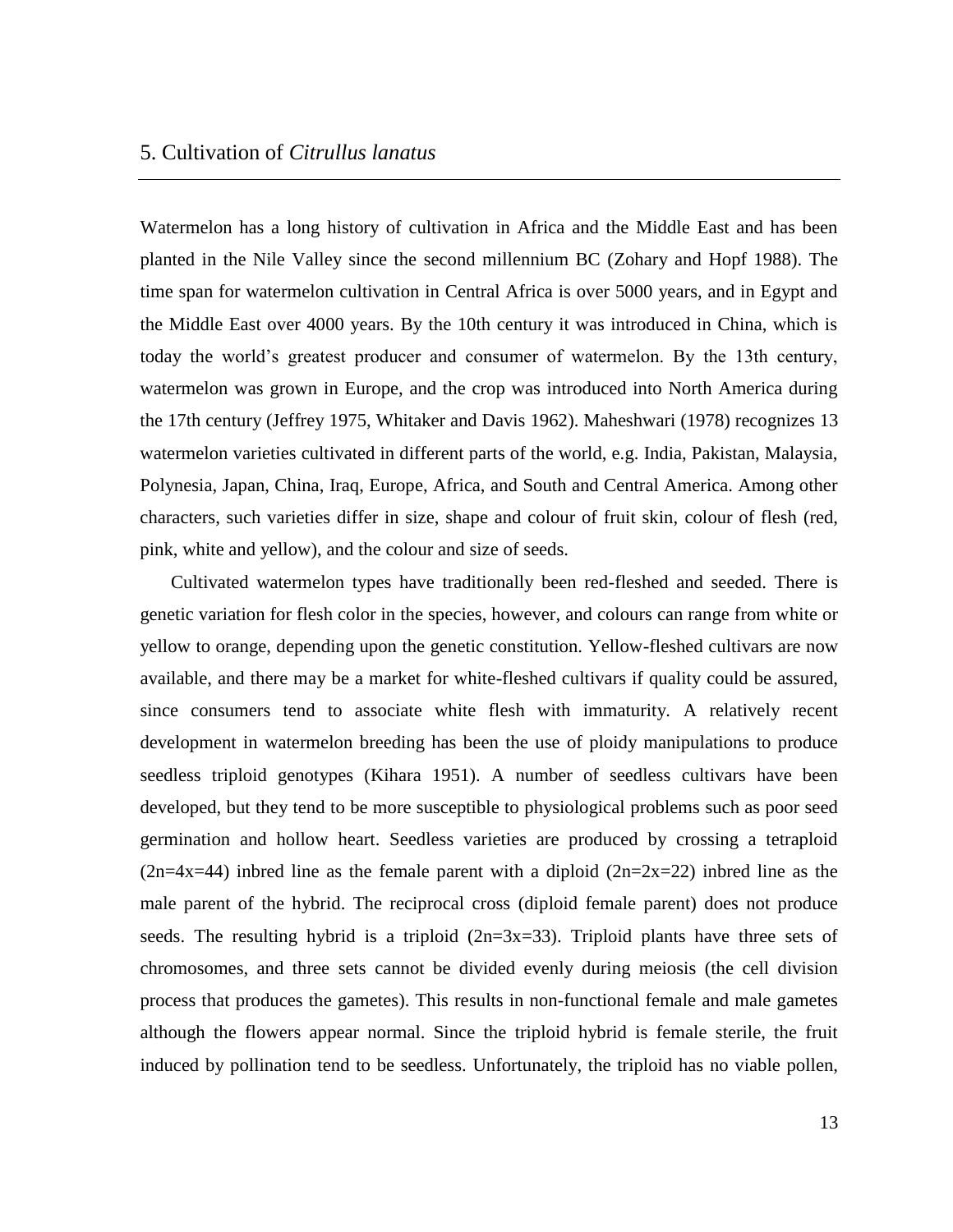so it is necessary to plant a diploid variety in the production field to provide the pollen that stimulates fruit to form.

 In northwest China, edible seed watermelons are an important crop (Zhang and Jiang 1990); these melons are small in size (2.5 to 3.5 kg) with low soluble solids content, but have a high ratio of seed to flesh in the fruits. In Zimbabwe, the most preferred watermelons are larger sized ranging between 2.5 to 10 kg.

 Globally, watermelon is a major cucurbit crop that accounts for 7.5% of the world area devoted to vegetable production in 2003; it is grown on over 3.7 million ha producing more than 83 million metric tons of fruit, with China and the Middle Eastern countries being the major producers and consumers (FAO 2003). Watermelon is grown in more than 96 countries worldwide, with China accounting for 70.3% of the total production. Other leading countries are Turkey (4.7%), Iran (2.3%), the United States (2.2%), and Egypt (1.7%) (FAO, 2003).

# 5.1. Nutritional Status

Watermelon has become an important part of the healthy diet since nutritionally it is almost free of fat, sodium and cholesterol. The fruit contains 93–95% water, 5% carbohydrate, 0.5– 1% protein, and 0.2% fat (Rubatzky and Yamaguchi 1997). Watermelon has a high lycopene content in the red-fleshed cultivars: 60% more than tomato. Lycopene has been classified as useful in the human diet for prevention of heart attacks and certain types of cancer. Recently, it has been found that watermelon rind contains an important natural compound called citrulline, an amino acid that the human body makes from food. Citrulline, found in high concentration in the liver, promotes energy and assists with the immune system (Perkins-Veazie et al. 2001). One of the key roles of citrulline is to create another amino acid, argenine, which plays an important role in wound healing, detoxification reactions, immune functions, and promoting the secretion of several hormones including insulin and growth hormone (Flynn et al. 2002). Watermelon is also an excellent source of beta-carotene and vitamin C, while the seeds are high in vitamin E and in the antioxidant minerals zinc and selenium.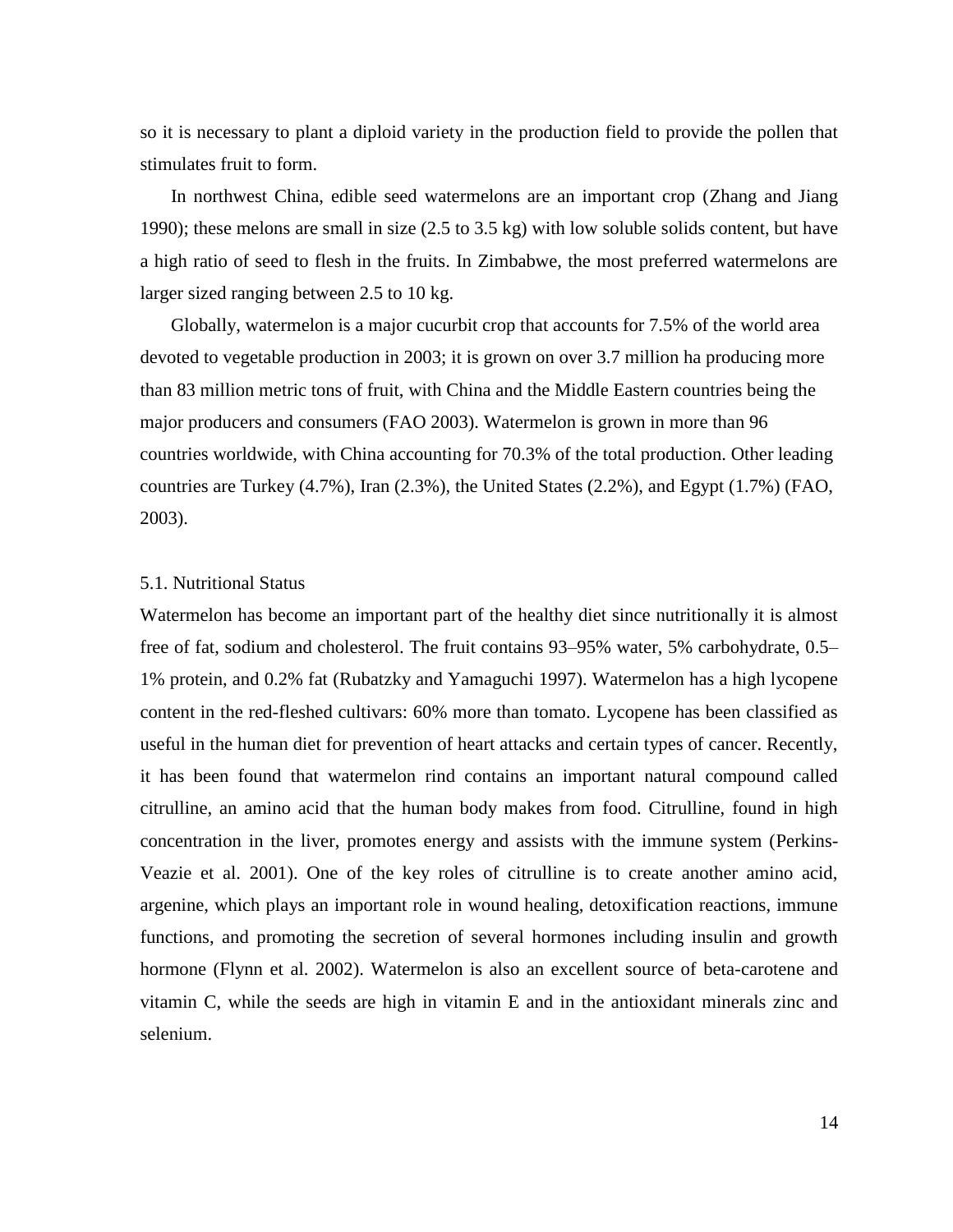There are limited breeding efforts in southern Africa, particularly with *Citrullus* species; however, numerous local varieties have been developed by local farmers through a systematic gradual selection in the fields over time and space. Some of the resultant varieties are quite different from the traditional forms of watermelon.

 Breeding of watermelon is largely conducted outside of Africa, in particular in the United States. Important objectives for watermelon breeding include desirable fruit shape, early maturation, high fruit yield, high sugar content, tough flexible rind, and desirable seed type. Watermelon breeding has affected some traits like shape of vines that match with size of fruit (i.e. short or medium-length vines well suited to varieties with small or medium-sized fruit); sex expression with monoecious varieties generally being preferred; yield as growers want high weight per acre of marketable size fruit, with a low percentage of culls (unwanted fruits). Early maturity is desirable because prices for watermelon are usually highest at the beginning of the local season. Other traits like fruit size, shape and rind pattern, external and internal fruit quality, seeds and seedlessness are also considered to meet market requirements. (http://cuke.hort.ncsu.edu/cucurbit/wmelon/wmhndbk/wmtraits.html).

 Disease resistance is an important objective of most breeding programs. The major diseases affecting watermelons include *Fusarium* wilt**,** anthracnose**,** gummy stem blight, powdery mildew, yellow vine, bacterial fruit blotch**,** root-knot nematodes and virus diseases, and are a major limiting factor in commercial watermelon production worldwide. Virus diseases are destructive to the watermelon crop, and are difficult to control (Sherf and Macnab 1986). Fields may be infected with individual viruses, or with multiple viruses in combination (Davis and Mizuki 1987). The major viruses affecting watermelon are papaya ringspot virus watermelon strain (PRSV-W, formerly watermelon mosaic virus-1), watermelon mosaic virus (WMV, formerly watermelon mosaic virus-2), and zucchini yellow mosaic (ZYMV) (Adlerz and Crall 1967, Mohr 1986, Provvidenti 1991, Wehner et al. 2001). Plants infected with PRSV-W lose their photosynthetic capacity and subsequently display stunted growth, deformed fruit, and early mortality. Although resistance is generally pathogen-specific (Grumet 1989), the most economical method is to improve genetic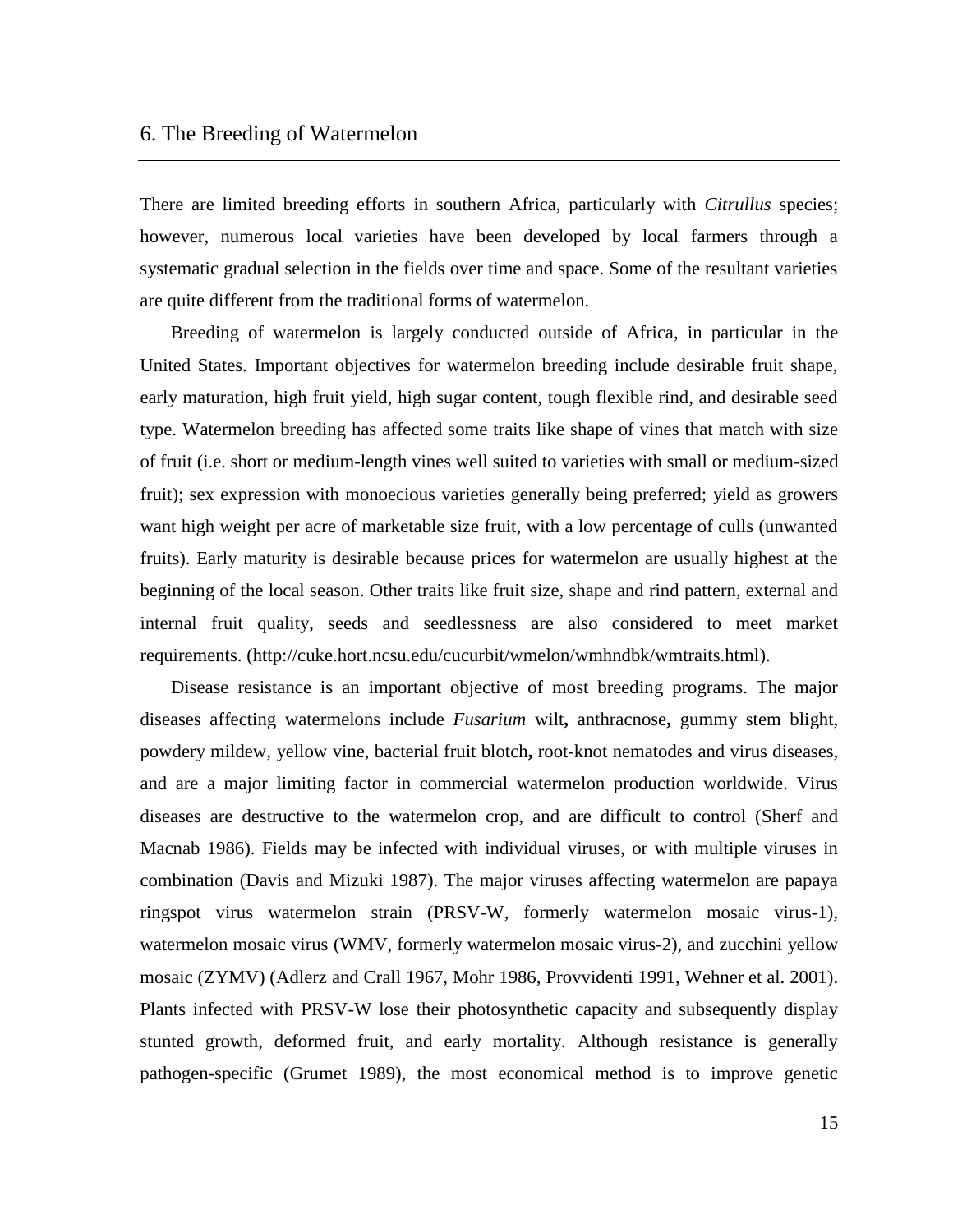resistance. The latest development in watermelon breeding is the screening of watermelon accessions worldwide for disease-resistance genes. Munger et al. (1984) tested seven watermelon Plant Introduction (PI) accessions for resistance to PRSV-W using an unidentified isolate of PRSV-W. Hojo et al. (1991a) used an aggressive isolate, Ab-081, to screen some Brazilian watermelon accessions for virus resistance. Only one Brazilian resistant accession, BT-8501, a wild, bitter-fruited watermelon from Africa, was identified (Hojo et al. 1991b). More recently, watermelon was extensively screened for resistance to papaya ringspot virus watermelon strain and zucchini yellow mosaic virus (Guner and Wehner 2004b, Guner et al. 2004). Gusmini et al. (2005) have evaluated new sources of resistance to gummy stem blight in watermelon.

 Recently, Davis et al. (2007) screened watermelon germplasm for resistance to powdery mildew, a disease caused by *Podosphaera xanthii (Sphaerotheca fuliginea)*. The study evaluated among others, watermelon accessions from southern Africa. Analysis by geographical origin revealed that 36% and 15% of the 93 most resistant accessions were from Zimbabwe and Zambia. These accessions constituted only 9% and 4% of the U.S. *Citrullus* species PI collection respectively. Further work on the same material is now focused on inheritance studies and identification of multiple resistance genes in order to pyrmaide resistance sources into a single cultivar to obtain greater resistance stability.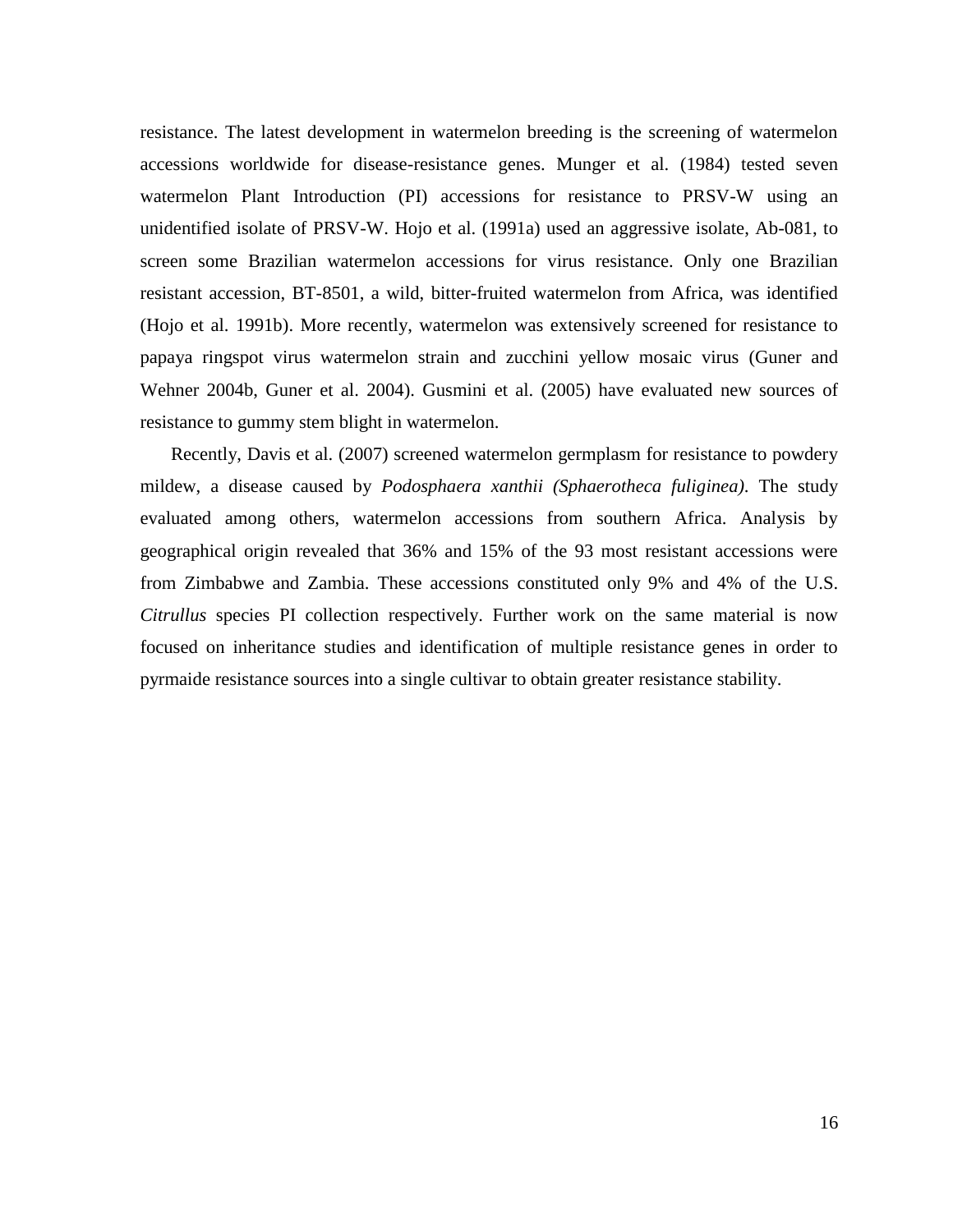# 7. Genetic diversity in the genus *Citrullus*

#### 7.1. Phenotypic characterization and diversity

The study of morpho-agronomic variability is the classical way of assessing genetic diversity for plant breeders. For many species, especially minor crops; it is still the only approach used by breeders. *Citrullus lanatus* species exhibit expansive polymorphism in southern Africa and the species occurs in the following forms: wild populations distributed throughout the country in a wide range of habitat types; sweet watermelon, cooking melon and seed melon landraces of the traditional agrosystems; and possibly introgressed types which are regarded as agronomic weeds but are often found at vast distances from human habitation (Maggs-Kolling et al. 2000).

 Shippers (2002) noted the existence of diverse wild forms of watermelons in the Kalahari Desert. Studies by the Botswana NPGRC (SPGRC Network News 2004) highlighted the presence of various domesticated and wild watermelons. Domesticated watermelons in Botswana include landraces such as "Magapu", where the pulp is eaten fresh and colour varies from white to red, and 'Marotse', where the pulp is cooked fresh or dried, and with seeds that are sometimes roasted and eaten as a snack. The Marotse type exists also in diverse forms of which some are known as "Sesowane" with seeds of high oil content and "Senowane". Preliminary investigations of the collections in Zimbabwe and the collection trips carried out around the country also bear witness to the existence of diverse forms of watermelons. The forms of *C. lanatus* in Zimbabwe can be broadly distinguished by their taste:

- a. 'Manwiwa', 'Mavisi', 'Mabvembe', 'Makhabe' these forms are referred to as watermelons. They are sweet and are consumed fresh.
- b. "Mashamba", "Majodo" these forms are referred to as cow-melons and are consumed after boiling and cooking to produce a meal called Nhopi in "Shona" or in some areas fed to animals.

In the Kalahari region, wild watermelons are known by such names as 'Tsamma', "Kgwengwe" or "Mokate", and these names may denote different forms of wild watermelons. However, the relationship between vernacular naming and different forms of watermelon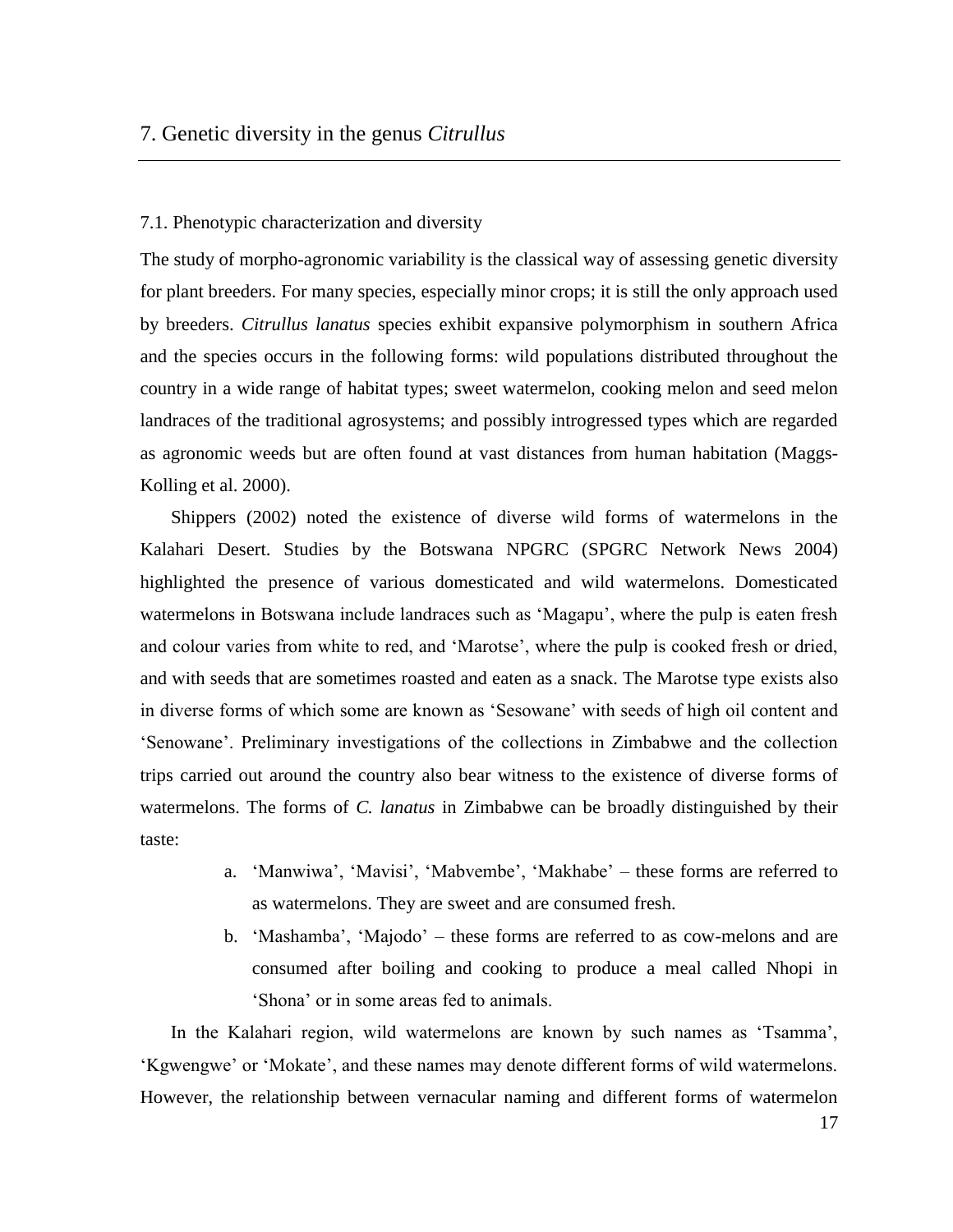remains a subject for speculation which requires further investigations. The 'Tsamma' melon is regarded as an important source of water in the Kalahari Desert and has other diverse uses. Its pulp is eaten after the flesh has been pounded, and seeds are consumed as roasted snacks or ground and prepared into a coarse meal. Ground seeds have also been used as a cosmetic when smeared over the body. Wild watermelons from the desert have the ability to withstand severe drought conditions, and therefore are potential sources of genes for watermelon improvement programmes.

 Natural hybrids between *C. lanatus* and *C. colocynthis* have already been found to exist (Singh 1978, Maheshwari 1978, Fulks et al. 1979, Herrington et al. 1986). Morphological and cytological observations suggest a close relationship between these two species. Singh (1978) found one of these hybrids in India, where both species are well represented in the semi-arid regions of Rajasthan. *Citrullus lanatus* locally knows an "Matiro", *C. colocynthis* known as "Tumba" and intermediate forms known as "Khar" or "Tatumba" have been found growing close to each other. Maheshwari (1978) also described a variety called "Neri" as an almost intermediate form between *C. colocynthis* and *C. lanatus.* In Arizona, Fulks et al. (1979) found natural hybrids between *C. colocynthis* and *C. lanatus* "cv. citron", which had white flesh, bigger fruit and no characteristic bitter taste. Furthermore, Shimotsuma (1963) obtained artificial hybrids. Natural hybrids have also been reported in Australia (Herrington et al. 1986) and in Texas, USA (Smith and Cooley 1973). Interspecific hybridization has produced a specific classification for plants with intermediary characters, using the nomenclature *C. lanatus* var. *citroides*. In southern Africa, the watermelon known as "Mekatse" in Botswana is most likely derived from a cross between two genetically diverse parents (SPGRC Network News 2004), possibly "Magapu" (paternal) and "Marotse" (maternal) since a hybrid melon rind normally resembles mainly that of the maternal parent.

 A phenetic analysis of morphological variation in *Citrullus lanatus* (Maggs-Kölling et al. 2000) for the various morphotypes supported the indigenous classification system used, with distinct groups (seed, cooking and fresh-eating types) based on gross morphology, ecology and usage. Commercial watermelon cultivars formed a distinct cluster. Wide variation was found within the local types whereas the genetic basis of the commercial type appeared to be narrow.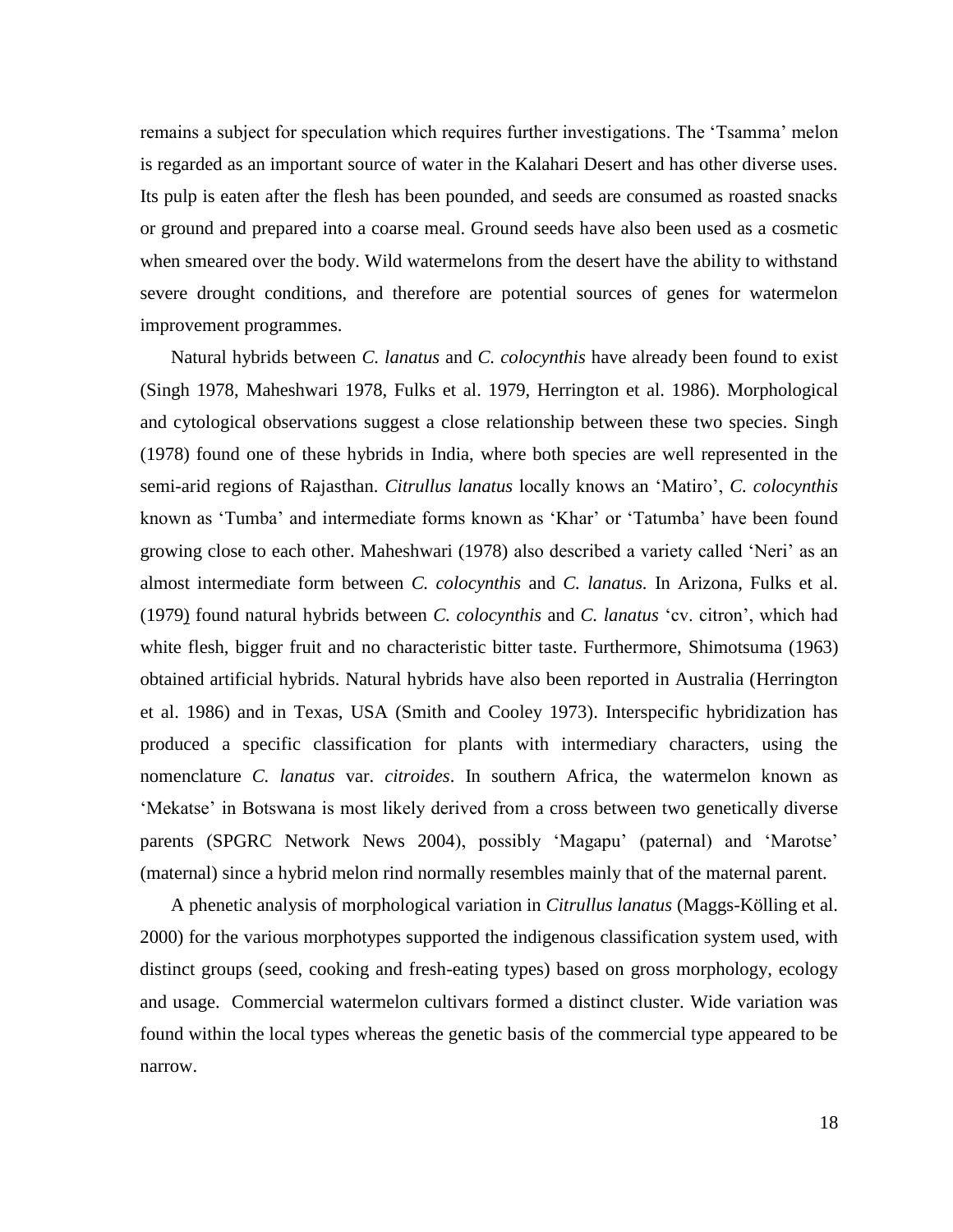# 7.2 Molecular characterization

An assessment of genetic diversity based only on morpho-agronomic traits might be biased, because distinct morphotypes can results from only a few mutations while they share a common genetic base. Therefore, molecular markers have the potential to complement already existing estimations of diversity, and to be used, e.g., to construct core collections for effective genebank management.

 Molecular markers can be an effective means to determine genetic relatedness among cultivars and among selections used in watermelon breeding programs. Molecular markers are suitable in assessing how much allelic diversity is present in a crop and have the potential for providing unique DNA fingerprints for each genetically distinct genotype, a useful means of identifying different cultivars. Diversity studies provide useful information for breeders about genetic relationships and distances between individuals. For watermelon, previous studies designed to examine genetic diversity and phylogenetic relationships among watermelon cultivars have used both isozymes and DNA based methods (hybridization- and PCR-based). The thrust of most of the watermelon molecular studies have been on modern cultivated varieties from the developed world, mostly United States of America and Asia, mostly China and Korea, and there have been virtually no studies associated with a study of landraces in traditional agroecosystems.

 Isozyme polymorphism in *C. lanatus* and *C. colocynthis* exhibited little variation within ecotypes, and the commercially grown cultivars were monomorphic at all loci except for one *C. lanatus* accession which carried alleles of *C. colocynthis* and was suggested to be a representative of a locally cultivated and highly polymorphic race grown for animal feed (Zamir et al. 1984). An isozyme-based phenetic study of the genus *Citrullus* was characterized by two main clusters: one with *C. colocynthis* and a second with *C. lanatus* and *C. lanatus* var. *citroides* (Navot and Zamir 1987)*.* The groupings observed were consistent with the variability in six seed-protein bands and with the crossability relations among the examined species. Based on isozyme data, Navot and Zamir (1986) considered South African germplasm to be the wild progenitor of cultivated watermelon. Based on immunochemical analyses, Fursa and Gavrilyuk (1990) argued that *C. lanatus* originated from var. *cordophanus*, a semi-cultivated variety found in Sudan.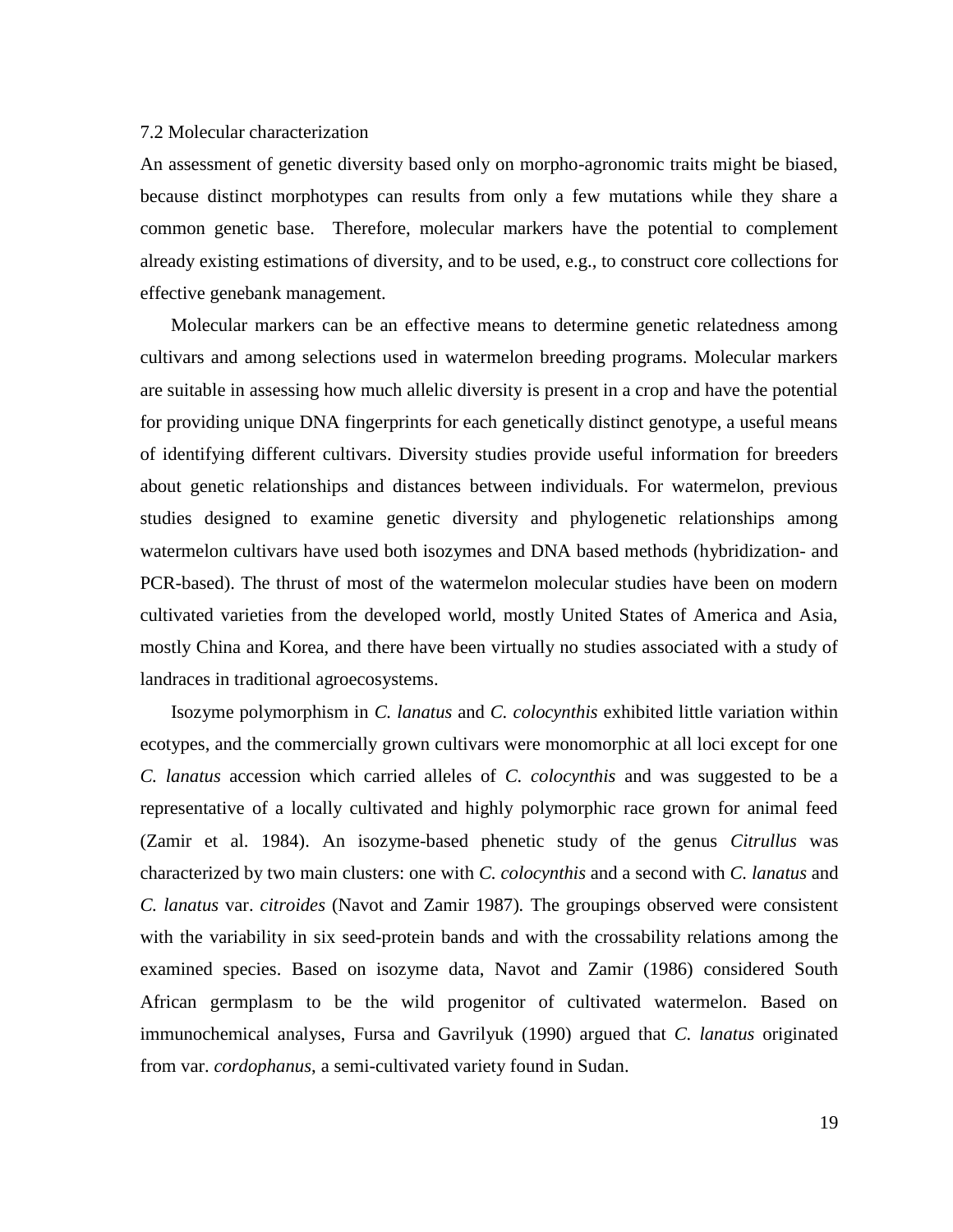A major problem with using isozyme/protein markers is that only a limited number of polymorphic loci are detected in watermelon, especially in the species *C. lanatus* (Biles et al. 1989, Navot and Zamir 1987, Zamir et al. 1984). The role of isozymes for discriminatorial purposes has now been taken over by DNA markers since the latter are able to provide much higher levels of polymorphism.

 DNA marker-derived data can potentially be useful in determining whether closely related watermelon accessions have resistance to the same diseases and for establishing core germplasm collections with disease resistances that can be useful in watermelon breeding programs. The much used random amplified polymorphic DNA markers (RAPD) have produced a limited number of polymorphisms in analysis of genetic diversity in watermelon (Lee et al. 1996, Levi et al. 2001a, b). This method has been used mostly for estimating genetic relatedness among U.S. PIs (Levi et al. 2000, 2001a), but the data has also suggested that diversity is higher in the wild species *C. colocynthis* and in the wild subspecies *C. lanatus* var. *citroides.* Contrary to RAPD markers, other dominant markers used, intersimple sequence repeat (ISSR) and amplified fragment-length polymorphism (AFLP) markers were highly effective in differentiating among watermelon cultivars or elite lines with limited genetic diversity (Levi et al. 2004).

SSR markers detect polymorphisms based on the repeat length of microsatellite sequences (Wang et al. 1994) and are often preferred in plant breeding as they are hypervariable, mutiallelic, co-dominant, and easily detectable by simple PCR procedures. Jarret et al. (1997) determined genetic variation among PI accessions of *C*. *lanatus* var. *lanatus*, *C*. *lanatus* var. *citroides* and *C*. *colocynthis* using SSR markers and delineated 4 groups: the largest group of *C. lanatus* var *lanatus*, second of wild and cultivated *C. lanatus* var *citroides*, third group of a hybrid accession between *C. lanatus* var *lanatus* and *C. lanatus* var *citroides* and the fourth group of *C. colocynthis*. Low levels of genetic diversity in cultivated and elite watermelon varieties have been accounted for except where genetic variability and differentiation of watermelon accessions were attributed to the broad geographical distribution of the materials where it has been subjected to local adaptation and selection.

 The limited number of informative and reliable DNA markers negatively affects progress in molecular genetic research in watermelon. Lee et al. (2007) developed sequence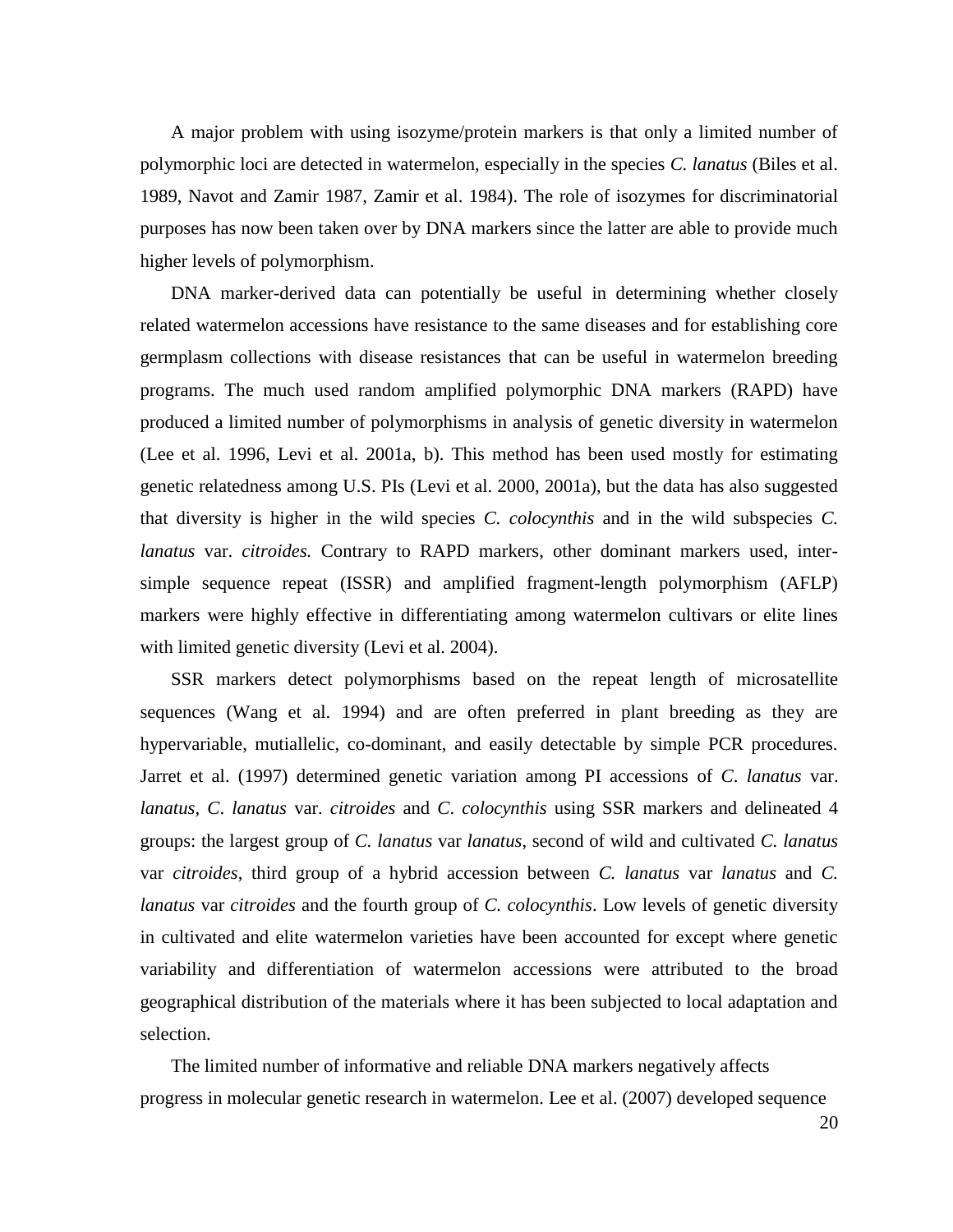characterized amplified region (SCAR) and cleaved amplified polymorphic sequence (CAPS) markers from amplified fragment length polymorphism (ALFP) markers, which together with SSR markers, were used to estimate genetic diversity of commercial varieties of watermelon. This study differentiated Korean watermelons into two major groups which were not significantly correlated with their morphological and physiological characteristics.

 Restriction fragment length polymorphism (RFLP) was used to infer biogeographic and evolutionary relationships, and to study origin and domestication history of watermelon. Initially, a PCR-RFLP analysis was conducted in *Citrullus* species using many different chloroplast regions (Dane 2002). This study identified variability within *C. lanatus* at regions with high A+T contents, associated with indels and transversions as well as distinct chlorotype lineages separating the cultivated and egusi-type watermelon from var. *citroides* accessions, thus suggesting an ancient split from a common ancestor and haplotype fixation. This study also revealed that chloroplast divergence in watermelon is not associated with morphological divergence. However, Dane and Lang (2004) suspect that the present geographic distribution pattern might reflect patterns of survival more directly than patterns of origin. The limitation in many plant phylogenetic studies relying on sequences of cpDNA, to elucidate domestication routes, long-distance gene flow patterns and progenitor-derived relationships is the slow rate of sequence divergence. Potentially, single-copy nuclear gene sequences can be expected to cast more light on the radiation of *Citrullus* from its arid environments (Dane and Liu 2007).

#### 7.3. Chromosomal Mapping

Molecular markers have been instrumental in the construction of linkage maps. Application of a molecular marker in this regard, makes it possible to locate and manipulate individual genetic factors associated with complex traits. Defining the genetic control of these traits will assist breeders and subsequent molecular mapping will contribute to the development of marker-assisted selection (Perin et al. 1998, Staub et al. 1996). High density genetic linkage maps are useful for positioning and tagging genes of interest to facilitate marker-assisted breeding in an increasing number of crop plants. Genetic maps are also useful in gene cloning and in analyzing complex traits (Lee 1995). It is further envisaged that many markers are still required for construction of a saturated map that can be used effectively in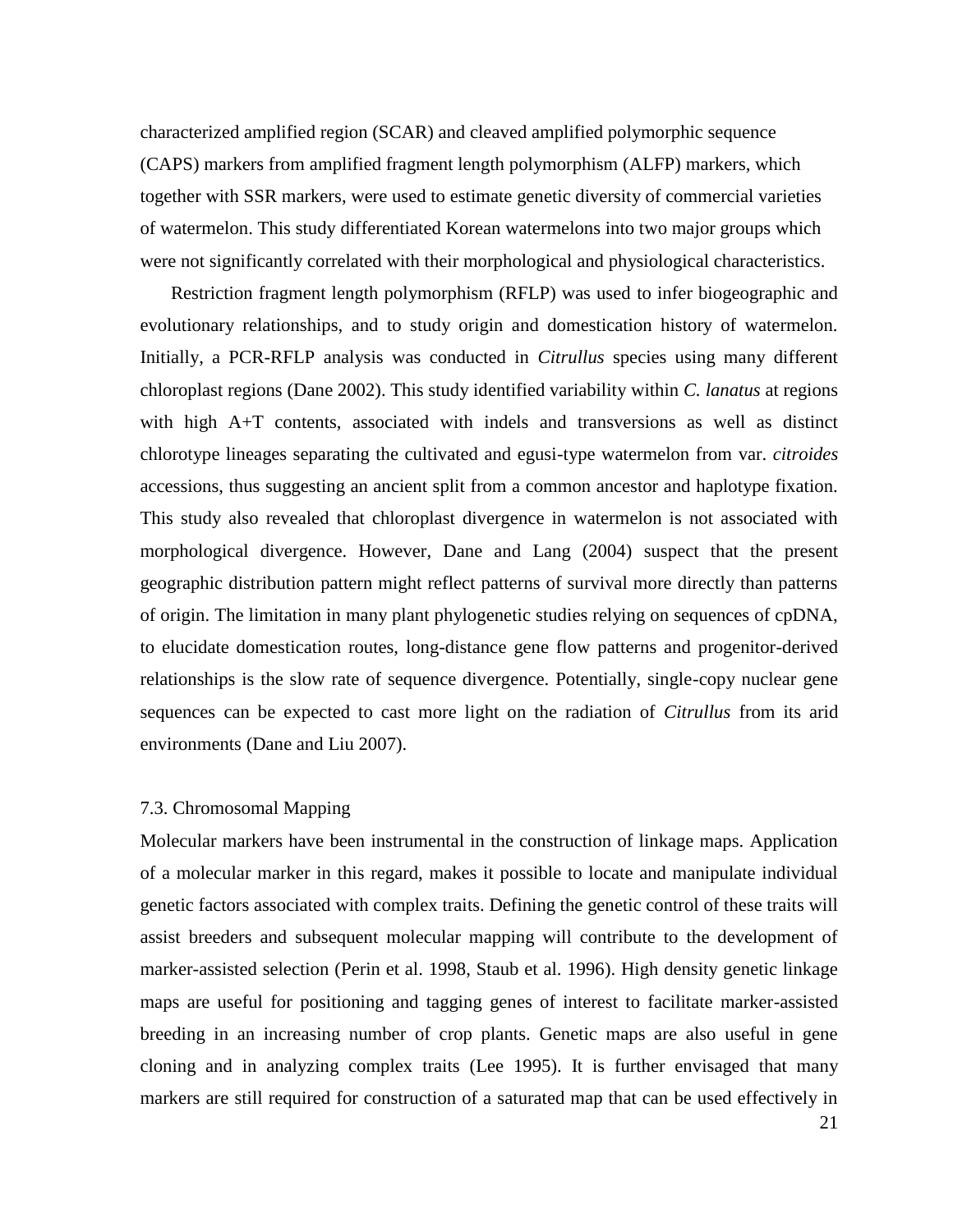watermelon breeding programs, and for locating genes that control important traits like fruit quality and resistance to diseases and pests.

 The first linkage map for watermelon (Navot and Zamir 1986) was based on a cross between an accession of the wild species *C. colocynthis* and the watermelon cultivar Mallali, and described linkage relationships among 19 protein coding genes. The map was extended to 24 loci (including 22 loci, the locus for fruit bitterness, and the locus for flesh colour) that segregated in linkage groups, covering 354 cM (Navot et al. 1990). Hashizume et al (1996) using a BC1 population derived from a cross between an inbred line (H-7; *C. lanatus*) and a wild accession (SA-1; *C. lanatus*) subsequently constructed a genetic map containing 58 RAPD markers, one enzyme, one restriction fragment length polymorphism (RFLP) and two morphological markers segregating in 11 linkage groups, covering 524 cM. Hawkins et al. (2001) constructed two linkage maps containing 26 and 13 RAPD markers segregating in two and five linkage groups, covering 112.9 and 139 cM, respectively. Levi et al. (2001) constructed a genetic linkage map using a BC1 population [PI296341-fusarium wilt-resistant x New Hampshire Midget (fusarium wilt-susceptible)] x "New Hampshire Midget" containing 155 RAPD markers, and a 700-base pair SCAR marker. The SCAR marker corresponds to a fragment produced by the RAPD primer GTAGCACTCC reported to be linked (1.6 cM) to race 1 fusarium wilt resistance in watermelon. The markers segregated into 17 groups covering 1295 cM. However, most RAPD markers could not be mapped with confidence, since a significant proportion of the markers in the F2 and F3 populations did not segregate in the expected 3:1 and 5:3 ratios, respectively. BC1 population also showed segregation patterns skewed away from the expected 1:1 ratio (at  $P = 0.05$ ) (Levi et al. 2001c). In addition, a large number of markers in that map were closely linked  $(0-2.7 \text{ cM})$ , indicating the presence of chromosomal regions with low recombination events.

 In an effort to avoid skewed segregation and to examine low recombination events, Levi et al. (2002), constructed a genetic linkage map for watermelon derived from a testcross population. The linkage map consisted of RAPD and ISSR markers present in the wild accession (Griffin 14113) or in the cultivated watermelon (NHM), which in total revealed 25 linkage groups. Even then, skewed segregation in the testcross population was observed although not as high (18%) as in previous maps constructed for watermelon using an F2 and an F3 population (47.5% and 48% skewed markers, respectively; Hawkins et al. 2001), or in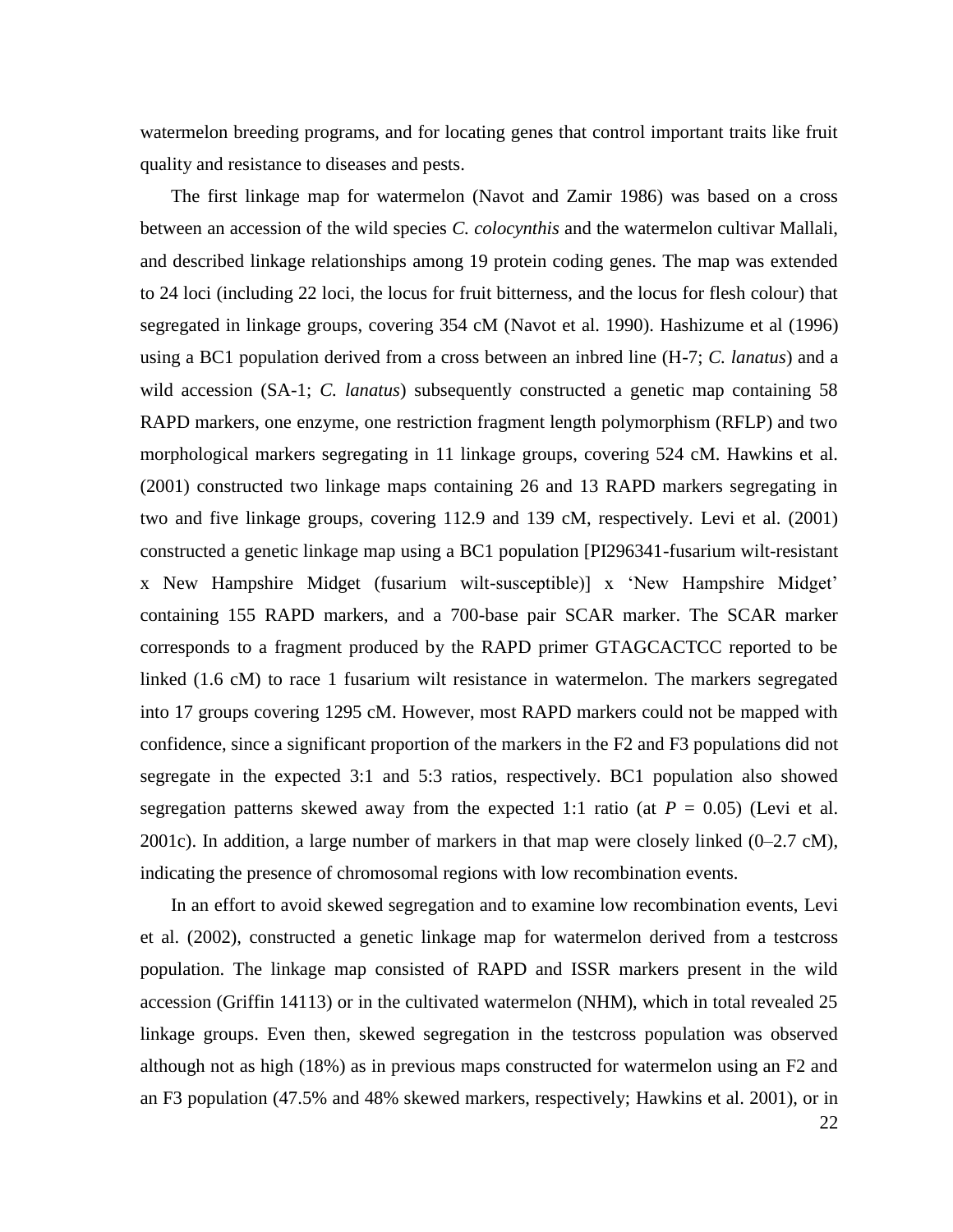the map constructed for watermelon using a BC1 population (25.7% skewed markers; Levi et al. 2001c).

 Very few QTL loci have been added to the watermelon linkage maps. Hashizume et al. (2003) attempted QTL mapping using a linkage map constructed with RAPD, RFLP, intersimple sequence repeats (ISSRs) and isozymes in an F2 population derived from a crossing between a cultivated inbred line (H-7; *C. lanatus*) and an African wild form (SA-1; *C. lanatus*). Linkage analysis revealed that 554 loci could be mapped into 11 linkage groups that covered 2,384 centimorgans (cM). A QTL analysis was applied by means of interval mapping for locating such agronomic traits as hardness of rind, Brix of flesh juice (measure of sugar content), flesh color (red and yellow) and rind colour with the relative order of markers essentially the same as that on the linkage map in the F2. Levi et al. 2006 constructed an extended linkage map for watermelon based on SRAP, AFLP, SSR, ISSR and RAPD markers using the JoinMap 3.0 mapping program and produced linkage groups with marker order consistent with those reported in previous mapping studies.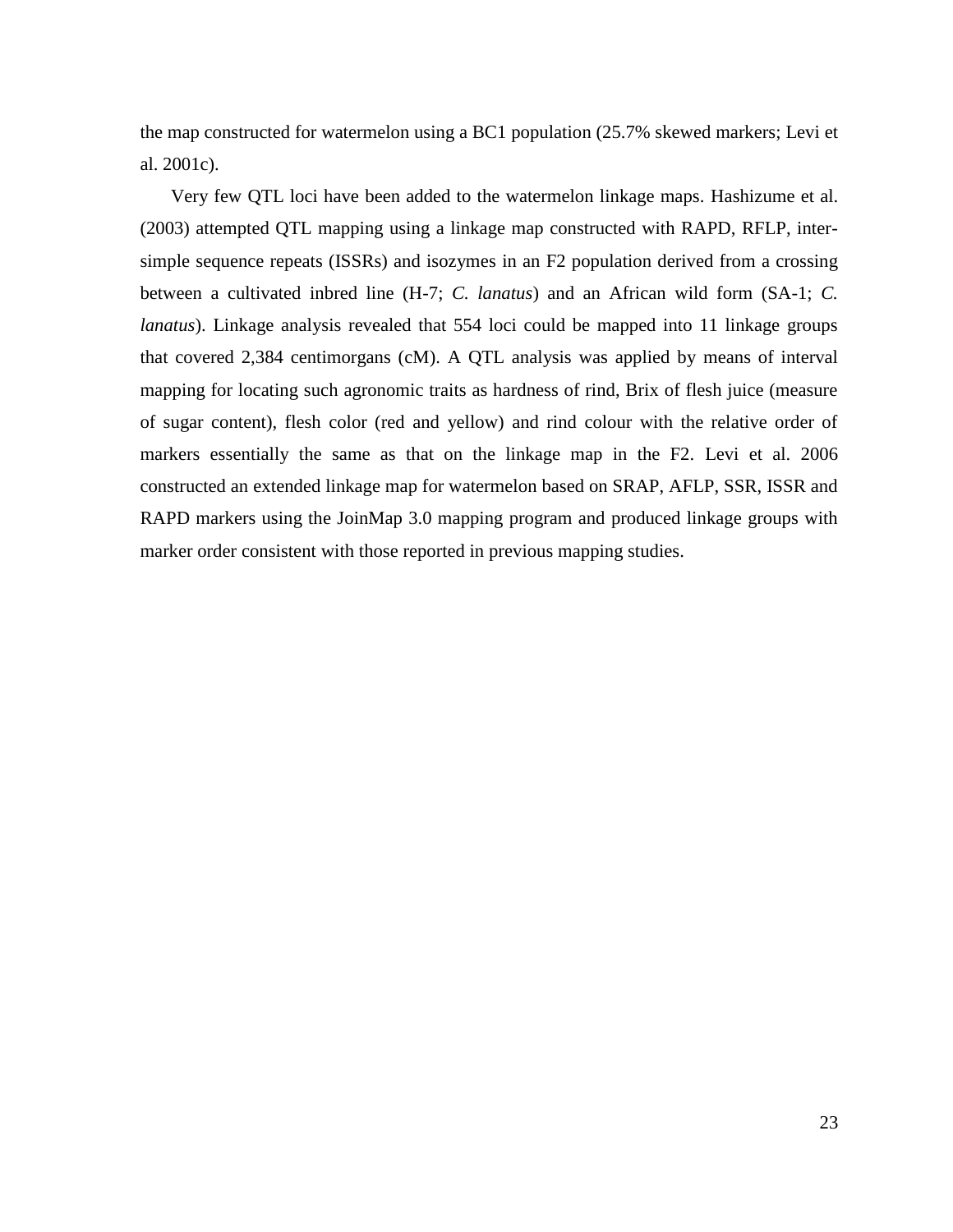# 8. Greenhouse Cultivation and Postharvest

# 8.1. Cultural practice

In general, very little documentation is provided for studies involving greenhouse production of watermelon. Greenhouse temperatures ranged from 23 to 43  $^{\circ}$ C (day) and from 12 to 24  $\rm{^oC}$  (night) (Guner 2004) and a seed germination mix of peat, vermiculite, and perlite was used (Gusmini 2005). However, through experience, temperature can be controlled and maintained by adjusting the lights. Seeding of watermelons was done directly in plastic pots  $(100\times100$  mm size, 600 mL volume) filled with a soilless mix of peat moss, perlite, vermiculite, processed pine bark (Gusmini 2005). In addition, it can also be done on ground beds, plastic bags or pots containing the growth medium, or in various liquid media such as ebb and flow benches or nutrient film technique (Wehner 2008). If pots or bags are used, different container sizes should be evaluated to ensure a proper plant size. Plants grown in large containers like  $10(-25 \text{ cm})$  or 12-inch  $(-30 \text{ cm})$  diameter pots produce longer vines that are more difficult to train and prune, larger fruit, and more seeds per pollination (http://cuke.hort.ncsu.edu/cucurbit/wmelon/wmhndbk/wmflowering.html).

Greenhouses have been instrumental in facilitating controlled experiments in watermelon. Controlled pollinations can be made easily in an insect-proof greenhouse since there is no need to cover individual flowers to protect them from pollinating insects such as bees. These pollinations are usually done by hand, preferably in the morning since the highest success rate occurs when pollinations are made between 9:00 a.m. and 10:00 a.m. (Jeffrey 2005). Adequate pollination of a single female flower is achieved when pollen from at least three male flowers is used and through hand pollination success is achieved in at least 50% of the time under favorable conditions (Jeffrey 2005).

In the greenhouse, watermelon plants are usually trained vertically onto supports such as strings held by overhead wires to save floor space and make better use of available light. Stem length of most watermelons usually requires that plants be trained up the string to the trellis wire, and back down again. The overhead wire should be aligned is such a way to permit workers to freely perform their operations. Plants should be given sufficient floor space in the greenhouse to grow and flower. Wehner (2008) preferred at least 2 square feet  $(0.185 \text{ m}^2)$  per plant for elite varieties and breeding lines and at least 4 square feet  $(0.37 \text{ m}^2)$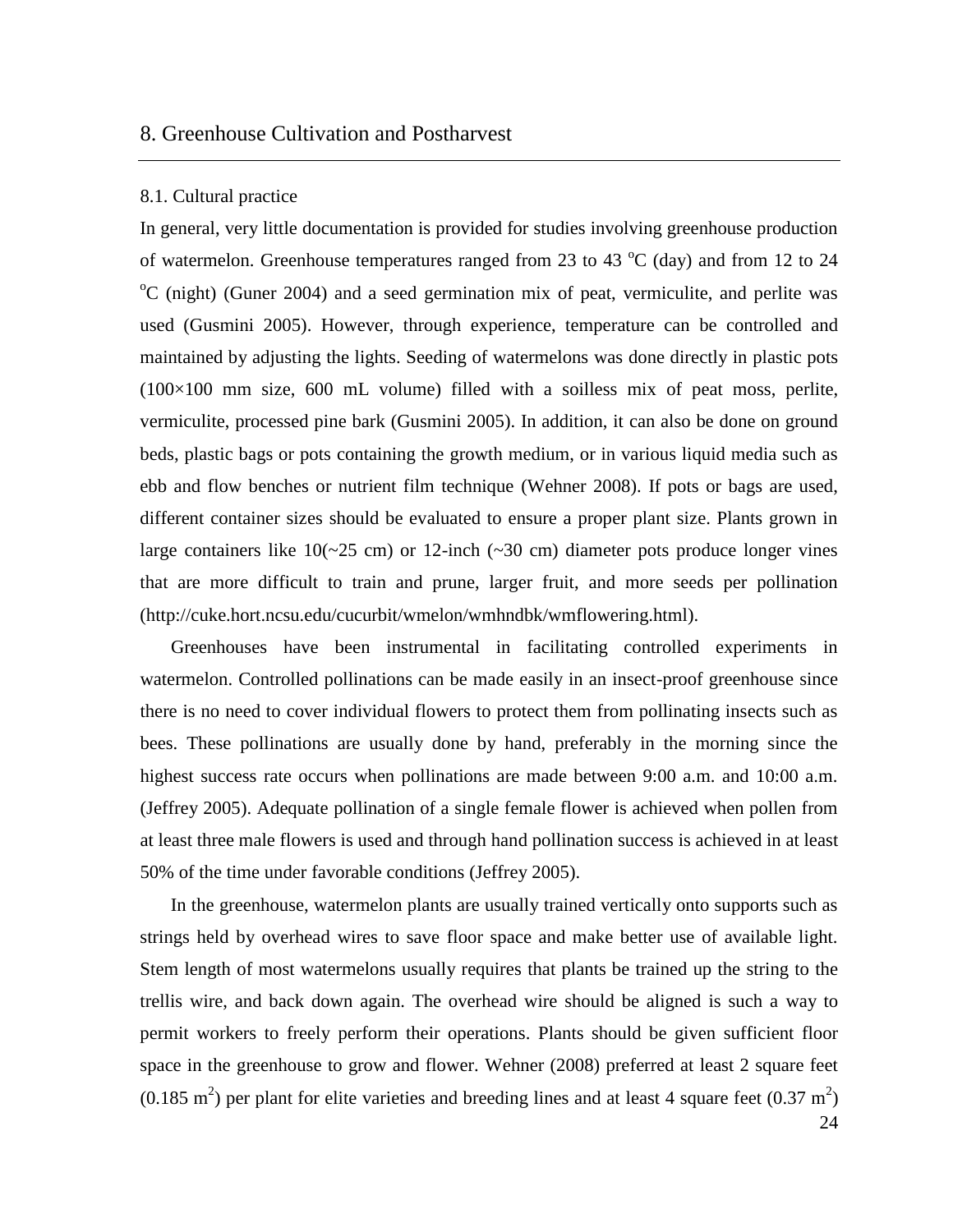per plant or more for wild accessions. Plants should be pruned to one main stem, usually with no branches. Because of their weight, fruit must be supported either on a surface or in a sling.

# 8.2. Fruit harvest

It takes some practice to be able to judge when a watermelon is mature enough to harvest at the edible stage. The edible maturity stage is judged by several factors by farmers in the field, such as: (1) the spot in contact with the soil turns a yellowish colour, (2) the tendril on the vine nearest the point of fruit attachment is dried up, (3) the rind has a dull or rough appearance compared to smooth, glossier, immature fruit, and (4) a hollow sound is made when tapping the fruit with a finger. The tapping or thumping method needs experience. Though seeds are ready to harvest at the edible maturity stage, seeds continue to mature in the fruit for several weeks, a process called "after-ripening." Allowing the seed to after-ripen gives a higher quality seed. For this reason, seed extraction is best delayed for several weeks. For the best quality seed, the best time to extract the seed is between 10 and 30 days past eating maturity.

#### 8.3. Seed extraction

Watermelon seed can be extracted by cutting the melon in pieces and scooping out the seed and spreading them on a sheet of paper for drying. Farmers in the field extract the seeds by eating the watermelons (as a single or community effort) and spitting out the seed into bowls. This method is practical in traditional agriculture for seed saved for home use. For commercial purposes, the seeds are extracted and put in suitable containers used for fermentation and then either macerated by hand or by use of a hand mortar mixer. Another method is to slice the fruit into wedges and rub the wedges over a ½-inch hardware cloth stretched on a wooden frame that is placed on top of a wheelbarrow used to catch the pulp and seed. A third method is to run slices of the wedges through an apple grinder. Most farmers prefer seeds that have fermented first. Fermentation is a process which kills viruses and separates the good seed from the bad seed and fruit pulp. After two to four days, the good viable seeds will sink to the bottom of the container while the pulp and bad seed float. Farmers then pour off the pulp, water, bad seed and mold. The good seed is then cleaned,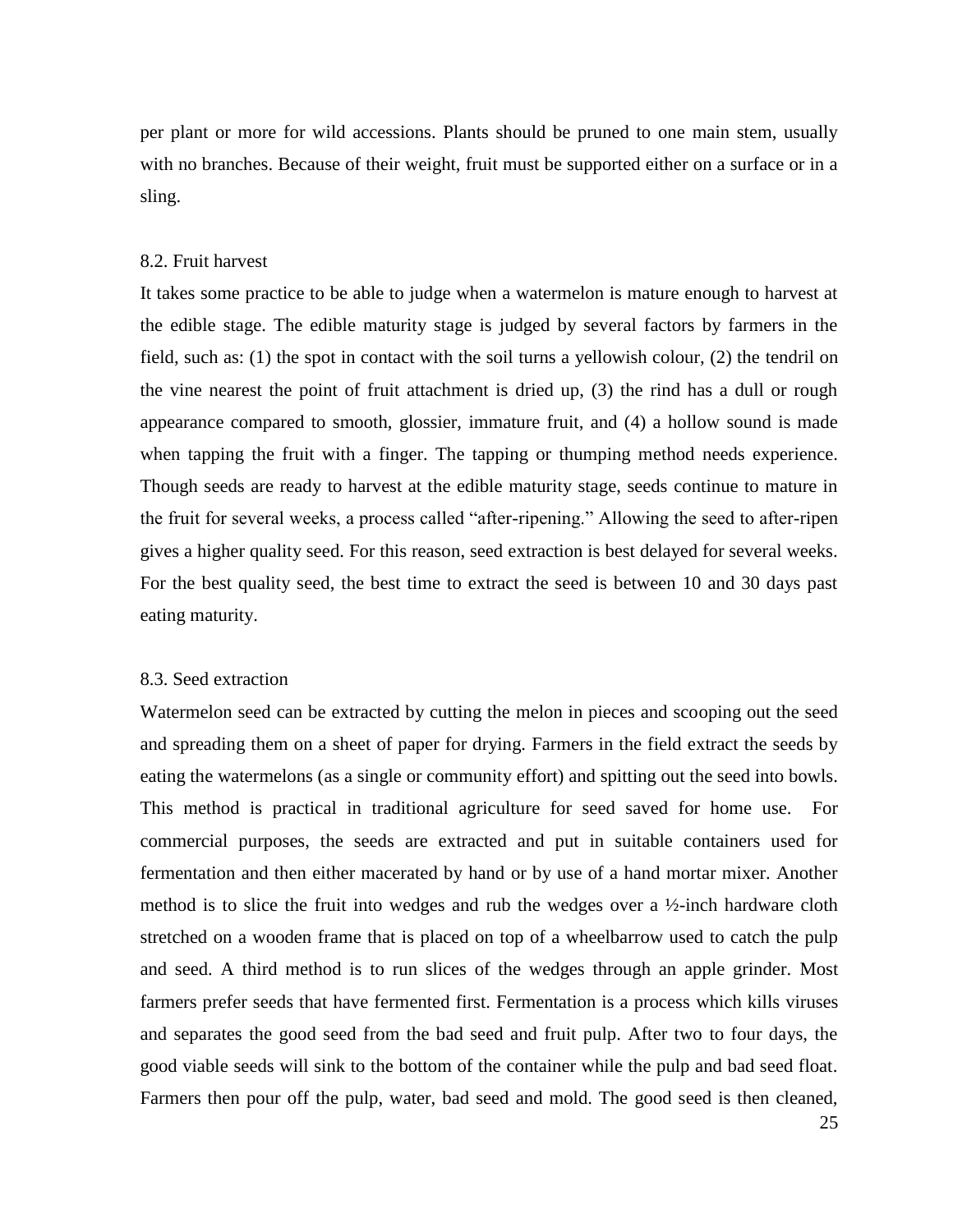washed and spread on a screen or paper towel to dry at room temperature. After drying, which takes 1–3 days; the seeds are packed in paper envelopes, plastic containers and/or bottles for safekeeping.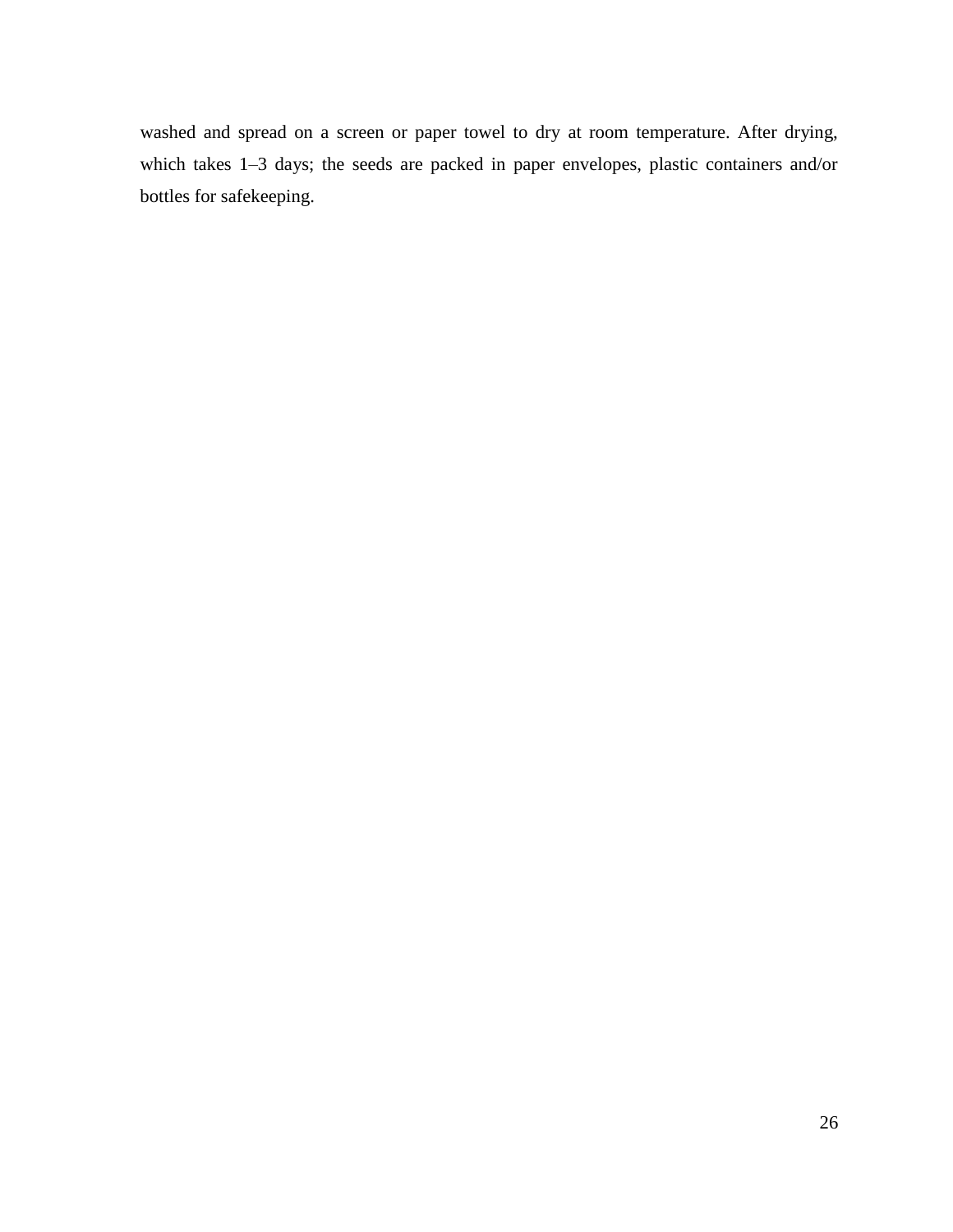My Ph D project is an attempt to contribute to the knowledge about genetic variation within the genus *Citrullus* in Zimbabwe and southern Africa. Through comparative analysis at the molecular level of wild and cultivated accessions of *C. lanatus*, studies have been initiated to reveal relationships among wild and domesticated forms, which may help to understand the domestication and agronomic development of the species.

#### 9.1. Overall Objective

The objective of this project is to assess the diversity of landraces and wild forms of watermelon in their growing environments and the implications for the various conservation strategies in southern Africa. This entails the determination of genetic variation in watermelon germplasm material from southern Africa, e.g, Namibia, Botswana, South Africa and Zimbabwe, and map and/or predict environments in which the landraces and wild forms are adapted; to determine the degree of genetic relationships and gene flow among the different forms of watermelon; to characterize the watermelon germplasm of the region, and to determine their relationships using molecular markers.

 For the SADC region and international community, this project will provide information to aid (i) watermelon breeders in the placement of germplasm into correct heterotic groups, (ii) germplasm curators (both at regional level and in each member countries) in the management of genebank collections by refining the core subsets, (iii) watermelon scientists in understanding the gene flow of watermelon in southern Africa, (iv) development of a regional database of watermelon characterization, and (v) the identification of gaps in collections and/or sources of potential novel forms of watermelon.

The specific objectives are:

- To assess the diversity of watermelon (*Citrullus lanatus*) accessions using SSR markers and RAPD markers in Zimbabwe across the agro-ecological regions
- To assess the diversity of watermelon and the contributory environmental and socioeconomical factors in a selected community in Zimbabwe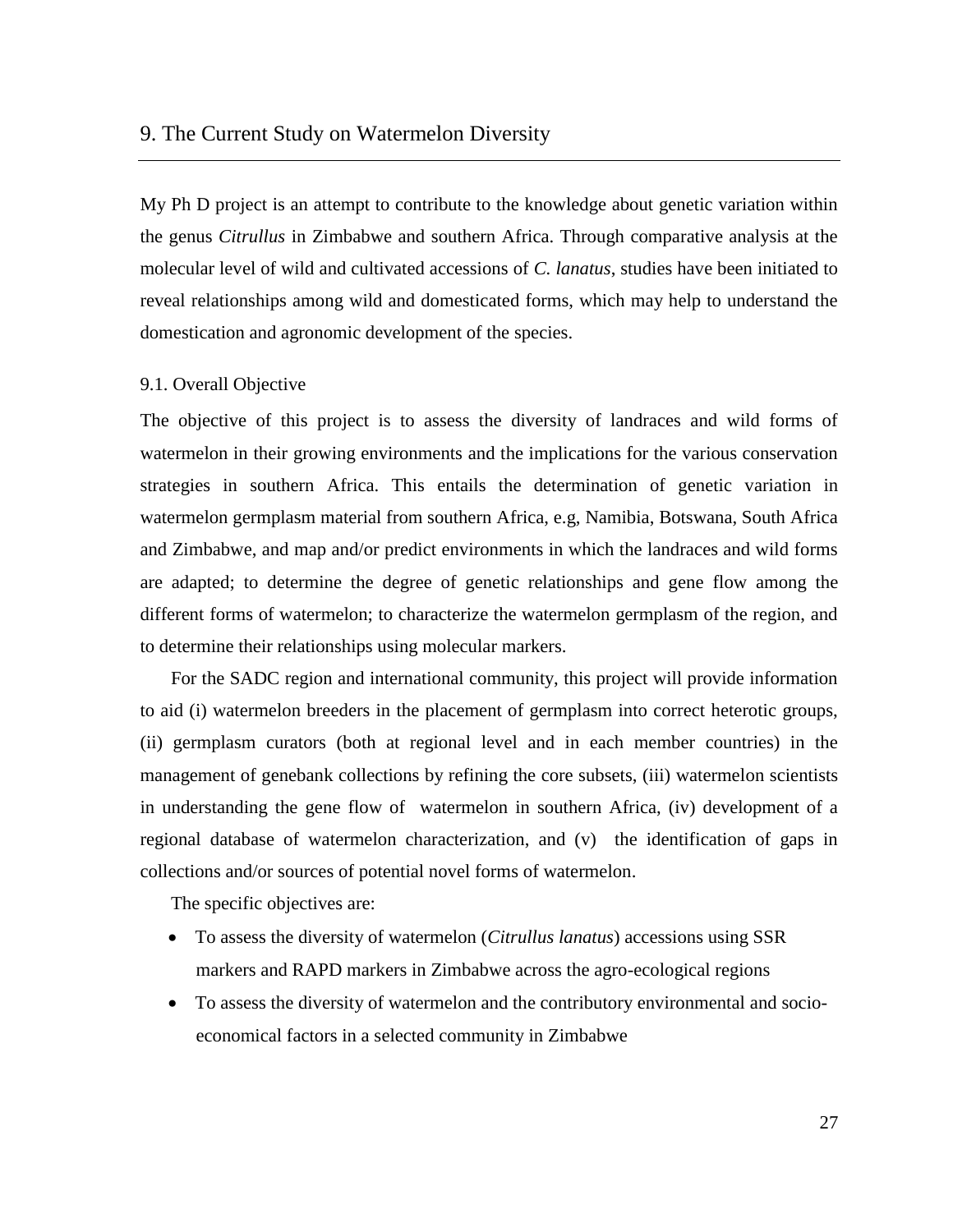- To assess diversity of watermelon in selected regional countries which include Zimbabwe, Zambia, Namibia, South Africa and Botswana.
- Application of GIS techniques, particularly the use of geo-reference data to correlate origin with environmental parameters, and study if the site has an effect on the distance or the similarity between accessions and its implications in conserving Zimbabwean watermelon accessions.

# 9.2. The First Study

The first study has now been finished, and a manuscript has been submitted (November 2009), entitled "Genetic diversity in watermelon (*Citrullus lanatus*) landraces from Zimbabwe revealed by RAPD and SSR markers'.

The abstract runs as follows:

"Low polymorphism in cultivated watermelon has been reported in previous studies, based mainly on US Plant Introductions and watermelon cultivars, most of which were linked to breeding programmes associated with disease resistance. Since germplasm sampled in a putative centre of origin in southern Africa may harbour considerably higher variability, DNA marker-based diversity was estimated among 81 seedlings from 8 accessions of watermelon collected in Zimbabwe; 5 accessions of cow-melons (*Citrullus lanatus* var. *citroides)* and 3 of sweet watermelons *(C*. *lanatus* var. *lanatus)*. Two molecular marker methods were used, random amplified polymorphic DNA (RAPD) and simple sequence repeats (SSR) also known as microsatellite DNA. Ten RAPD primers produced 138 markers of which 122 were polymorphic. Nine SSR primer pairs detected a total of 43 alleles with an average of 4.8 alleles per locus. The polymorphic information content (PIC) ranged from 0.47 to 0.77 for the RAPD primers and from 0.39 to 0.97 for the SSR loci. Similarity matrices obtained with SSR and RAPD, respectively, were highly correlated but only RAPD was able to provide each sample with an individual-specific DNA profile. Dendrograms and multidimensional scaling (MDS) produced two major clusters; one with the five cow-melon accessions and the other with the three sweet watermelon accessions. One of the most variable cow-melon accessions took an intermediate position in the MDS analysis, indicating the occurrence of gene flow between the two subspecies*.* Analysis of molecular variation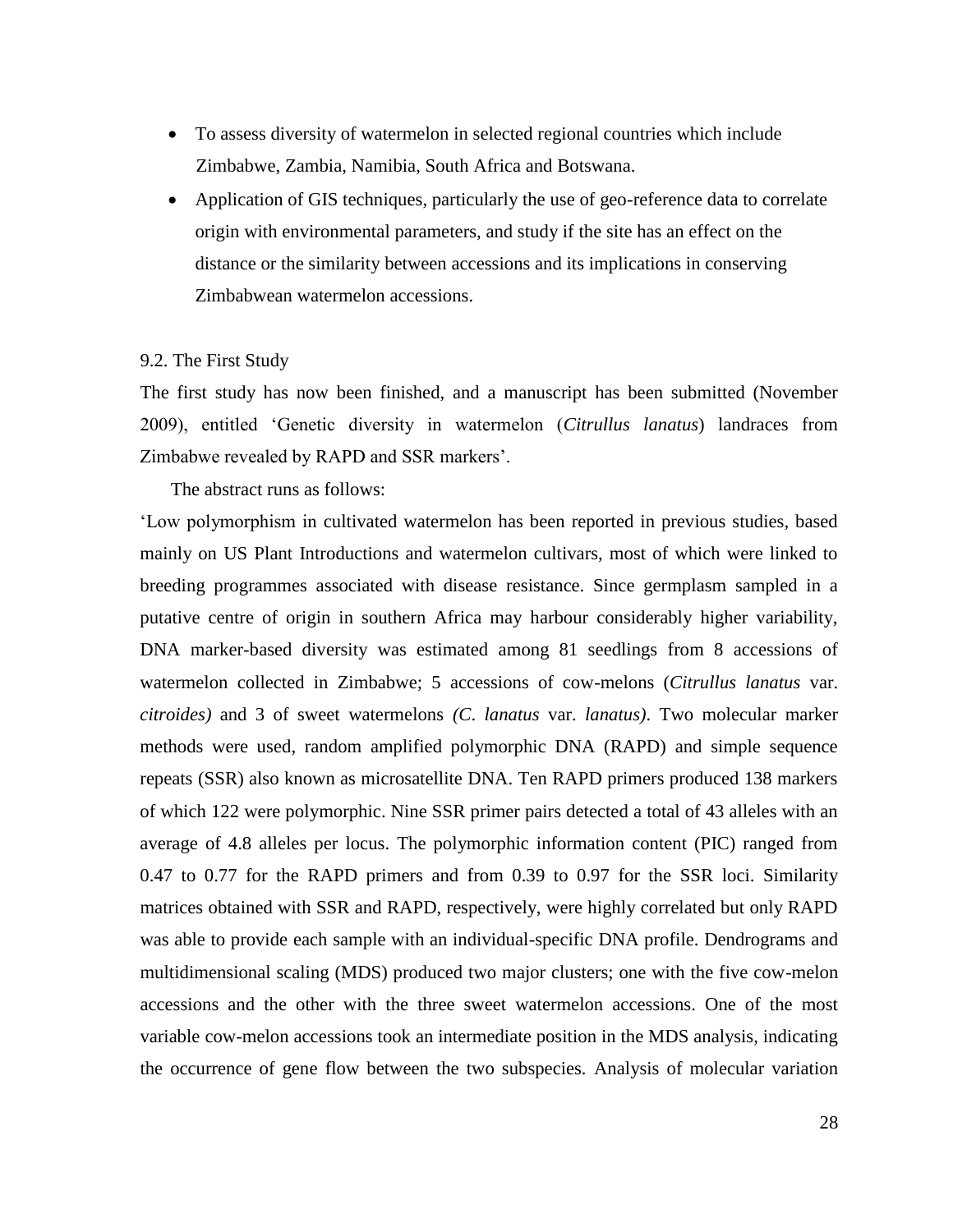(AMOVA) attributed most of the variability to within-accessions, and contrary to previous reports, sweet watermelon accessions apparently contain diversity of the same magnitude as the cow-melons.'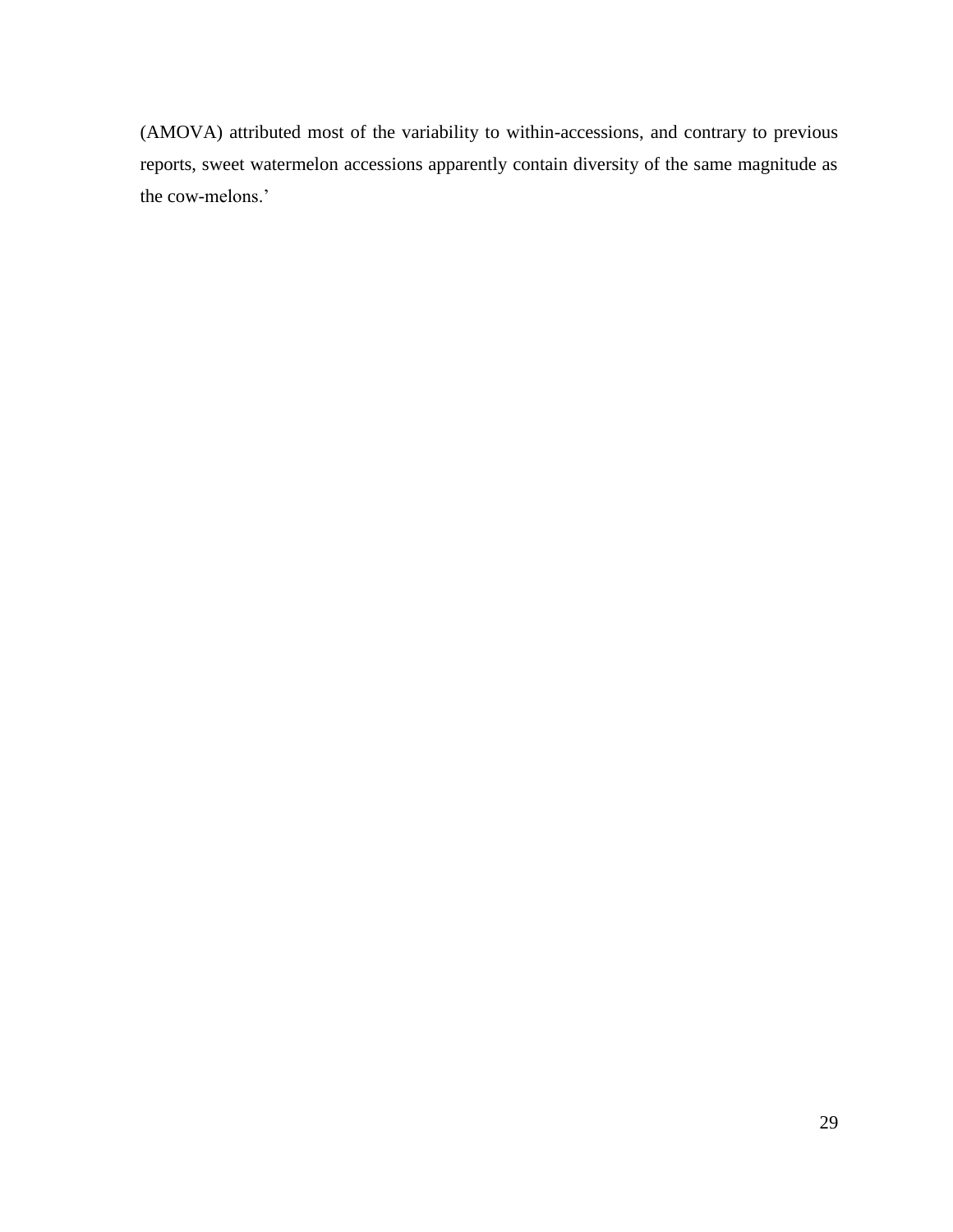- Adlerz, W. C. and Crall, J. M. 1967. Epidemiology of control of watermelon mosaic virus. Florida Agr. Exp. Sta. Ann. Rep. 403.
- Anghel, I. 1969. Studies on the cytology and evolution of the *Citrullus vulgaris. Comun. Bot.* 11:49- 55.Avise, J. C. 2000.
- Avise, J. C. 2000. Phylogeography: the history and formation of species. Harvard University Press, Cambridge, Massachusetts.
- Barber, K. G. 1909.Comparative Histology of Fruits and Seeds of Certain Species of Cucurbitaceae. *Botanical Gazette*, 47 (4): 263-310.
- Biles, C. L., Martyn, R. D. and Wilson, H. D. 1989. Isozymes and general proteins from various watermelon cultivars and tissue types. *HortScience* 24: 810–812.
- Botha, F. C. 1982. Water Conservation in the fruit of the tsamma of the Kalahari. *Veld & Flora* 68: 66-67.
- Dane, F. 2002. Chloroplast DNA in investigation in *Citrullus* using PCR-RFLP analysis. Cucurbitaceae. ASHS Press, Naples, Fla, USA.
- Dane, F. and Lang, P. 2004. Sequence variation at cpDNA regions of watermelon and related species: implications for the evolution of *Citrullus* haplotypes. *Amer J Bot* 91:1922–1929.
- Dane, F. and Liu, J. 2007. Diversity and origin of cultivated and citron type watermelon (*Citrullus lanatus*). *Genetic resource and crop evolution* 54:1255–1265
- Davis, A. R., Levi, A., Tetteh, A., Wehner, T., Russo, V., Pitrat, M. 2007. Evaluation of watermelon and related species for resistance to race 1W powdery mildew. *Journal Of The American Society For Horticultural Science* 132(6):790-795.
- Davis, R. F. and Mizuki, M. K. 1987. Detection of cucurbit viruses in New Jersey. *Plant-Disease* 71: 40-44.
- De Winter, B. 1990. A new species of *Citrullus* (Benincaseae) from the Namib Desert, Namibia. *Bothalia* 20: 209-213.
- Esquinaz-Alcazar, J. T. and Gulick, P. J. 1983. Genetic resources of Cucurbitaceae a global report. International Board for Plant Genetic Resources, Rome, Italy.
- FAO, 2009. 08 January 2009. <http:// [www.fao.org/ag/AGP/AGPC/doc/GBASE/Safricadata/citlan.tm>](http://www.fao.org/ag/AGP/AGPC/doc/GBASE/Safricadata/citlan.tm)
- FAO. 2003. Agricultural statistics for 2003. Food and Agriculture Organization of the United Nations. <http://apps.fao.org/page/collections?subset=agriculture>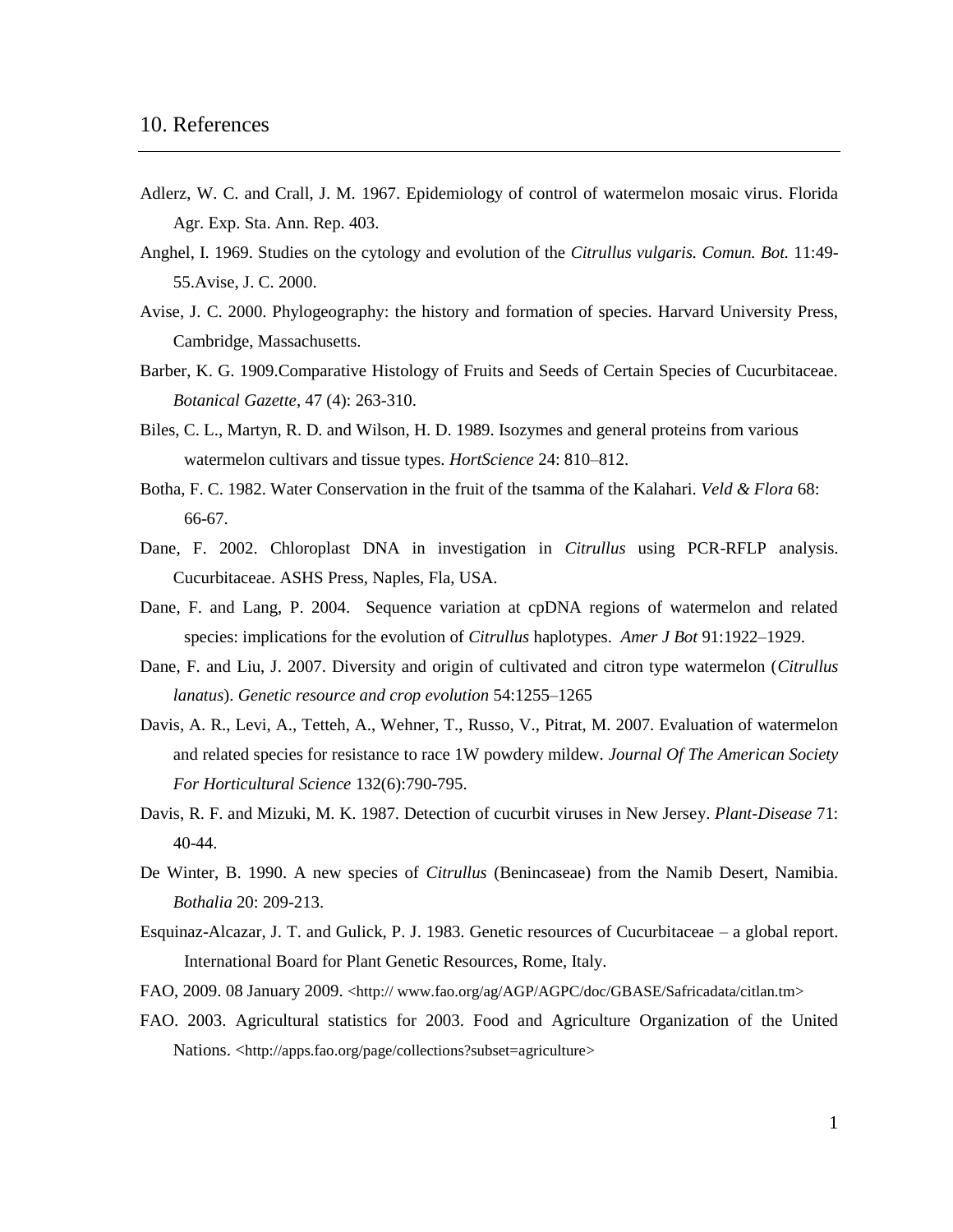- Flynn, N. E., Meininger, C. J., Haynes, T. E. and Wu, G. 2002. The metabolic basis of arginine nutrition and pharmacotherapy. *Biomed Pharmacother*. 56(9):427-38.
- Fulks, B. K., Scheerens, J. C. and Bemis, W. P. 1979. Natural hybridization of two *Citrullus* species. *J. Hered*. 70:214-215.
- Fursa, T. B. 1981. Intraspecific classification of water-melon under cultivation. *Kulturpflanze* 29:297-300.
- Fursa, T. B. and Gavrilyuk, I. P. 1990. Phylogenetic relations in the genus *Citrullus* Schrad. according to date from immunochemical analysis of the seed protein. *Sbornik Nauchnykh Prikladnoi Botanike, Genetike i Selektsii* 133:19-26.
- Gepts, P. 2003. Ten thousand years of crop evolution. *In*: Chrispeels, M. J., Sadava, D.E. (eds), Plants, genes and crop biotechnology. Jones and Bartlett Publishers, Sudbury, MA.
- Grumet, R. 1989. Genetically engineered plant virus resistance. *HortScience* 25: 508-513.
- Guerra-Sanz, M. J. 2002. *Citrullus* simple sequence repeats markers from sequence databases. *Molecular Ecology Notes* 2: 223–225.
- Guner, N. 2004. Papaya Ringspot Virus Watermelon Strain and Zucchini Yellow Mosaic Virus Resistance in Watermelon. A PhD dissert., Department of Horticultural Science, Raleigh, Online.
- Guner, N. and Wehner, T. C. 2004b. Resistance to a severe strain of zucchini yellow mosaic virus in watermelon. *In*: Lebeda, A., Paris, H. S. (edts), Progress in cucurbit genetics and breeding research. Proceedings of Cucurbitaceae 2004, the 8th EUCARPIA Meeting on Cucurbit Genetics and Breeding, Olomouc, Czech Republic, 12-17 July, 2004 pp. 223-230.
- Guner, N. and Wehner, T. C. 2004a. The Genes of Watermelon. *HortScience* 39(6):1175-1182.
- Guner, N., Pesic-Van Esbroeck, Z. and Wehner, T. 2004. Inheritance of Resistance to the Watermelon Strain of Papaya Ringspot Virus in Watermelon. *Hortscience* 39(4): 811-811.
- Gusmini, G. 2005. Inheritance of fruit characteristics and disease resistance in watermelon [*Citrullus lanatus* (thunb.) Matsum. & nakai]. A PhD dissert., Department of Horticultural Science, Raleigh, Online.
- Gusmini, G., Song, R. H. and Wehner, T. C. 2005. New sources of resistance to gummy stem blight in watermelon. *Crop Science* 45(2): 582-588.
- Hashizume, T., Sato, T. and Hirai, M. 1993. Determination of genetic purity of hybrid seed in watermelon (*Citrullus lanatus*) and tomato (*Lycopersicon esculentum*) using random amplified polymorphic DNA (RAPD). *Jap. J. Breed*. 43:367-375.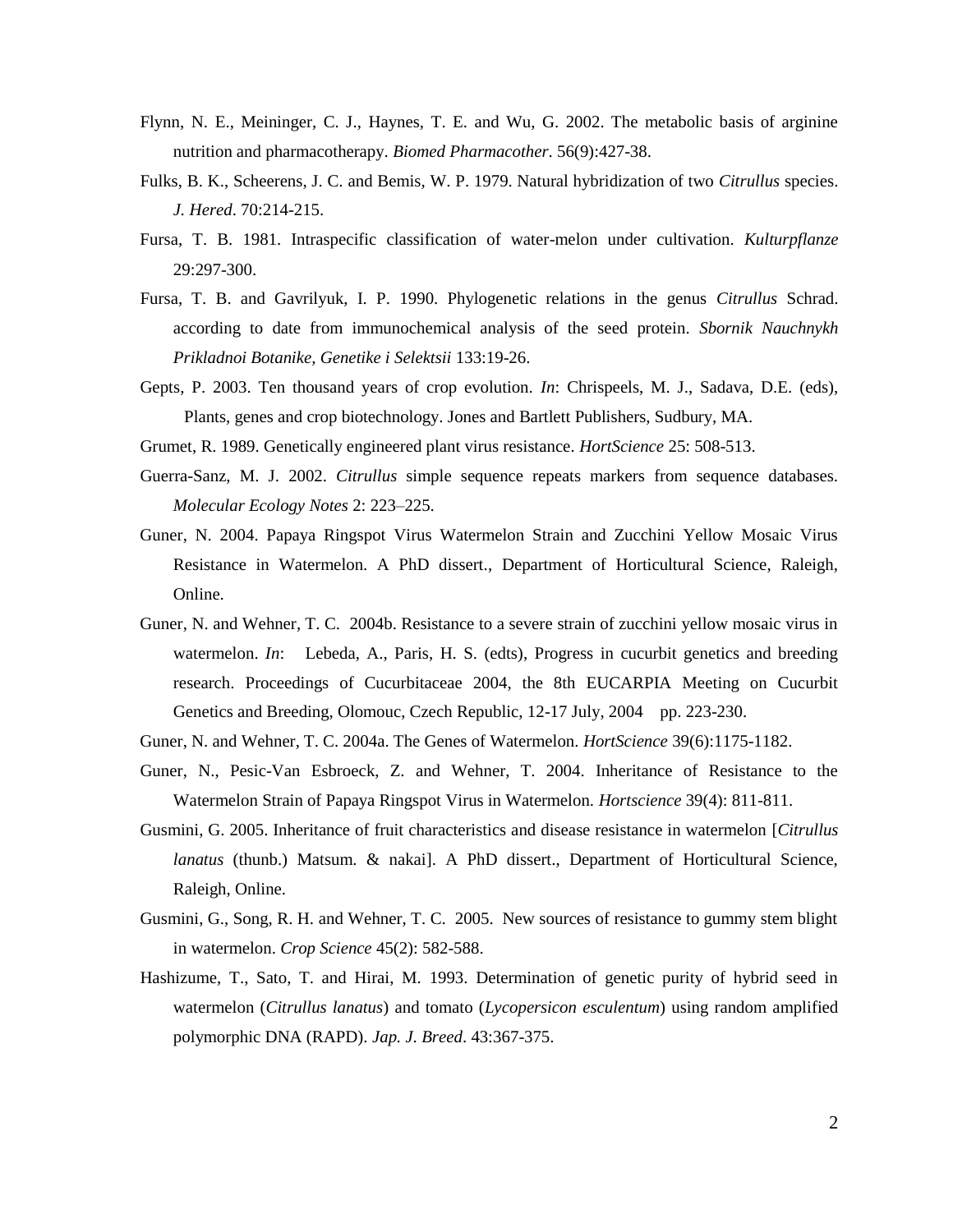- Hashizume, T., Shimamoto, I. and Hirai, M. 2003. Construction of a linkage map and QTL analysis of horticultural traits for watermelon [*Citrullus lanatus* (THUNB.) MATSUM & NAKAI] using RAPD, RFLP and ISSR markers. *Theoretical & Applied Genetics* 106: 779-785.
- Hashizume, T., Shimamoto, I., Yui, M., Sato, T., Lmai, T. and Hirai, M. 1996. Construction of a linkage map for watermelon (*Citrullus lanatus*) using random amplified polymorphic DNA (RAPD). *Euphytica* 90: 265-273.
- Hawkins, L. K., Dane, F., Kubisiak, T. L., Rhodes, B. and Jarret, R. L. 2001. Linkage mapping in a watermelon population segregating for fusarium wilt resistance. J Am Soc *Hort Sci* 126:344– 350.
- Hepper, F. N. 1990. Pharaoh"s flowers. The botanical treasures of Tutankhamum. Royal Botanic Gardens, Kew, London
- Herrington, M. E., Brown, P. J and Carr, A. R. 1986. Introgression as a source of bitterness in watermelon. *HortScience* 21:1237-1238.
- Hojo, H., da Silva, N. and Pavan, M. A. 1991b. Screening of watermelon cultivars and hybrids for resistance to Papaya ringspot virus-watermelon strain. *Summa Phytopathologica* 17: 113-118.
- Hojo, H., Pavan, M.A. and Silva, N. 1991a. Aggressiveness of Papaya ringspot virus-watermelon strain on watermelon cultivars. *Summa Phytopathologica* 17: 188-194.
- Jacks, T. H., Hensarling, T. P. and Yatsu, L. Y. 1972. Cucurbit seeds: I. Characterizations and uses of oils and proteins, a review. *Econ. Bot.* 26:135-141.
- Jarret, R. L., Merrick, L. C., Holms, T., Evans, J. and Aradhya, M. K. 1997. Simple sequence repeats in watermelon [*Citrullus lanatus* (Thunb.) Matsum. & Nakai]. *Genome* 40:433–441.
- Jeffrey, C. 1975. Further notes on Cucurbitaceae: III. Some African taxa. *Kew Bul.* 30:475–493.
- Jeffrey, C. 1990. Systematics of the Cucurbitaceae: an overview. Cornell University Press, Ithaca, New York, USA.
- Jeffrey, H. M. 2005. Cucurbit Seed Production: An organic seed production manual for seed growers in the Mid-Atlantic and Southern U.S. Version 1.3, Online. [\(www.savingourseeds.org\)](http://www.savingourseeds.org/).
- Joubert, T.G. la G. 1980. Hybridisation between a cultivated and a wild South African *Cucumis melo* L. *Agroplantae* 12:9-11.
- Kihara, H. 1951. Triploid watermelons. *Proc. Amer. Soc. Hort. Sci.* 58:217-230.
- Lal, C. B., Rathore, R. K. S. and Singh, 1. J. 1977. Comparative study of pericarp anatomy and some fruit characters in five cultivars of watermelon (*Citrullus lanatus* (Thunb.) Manse.). *Indian Journal of Horticulture* 34: 404-409.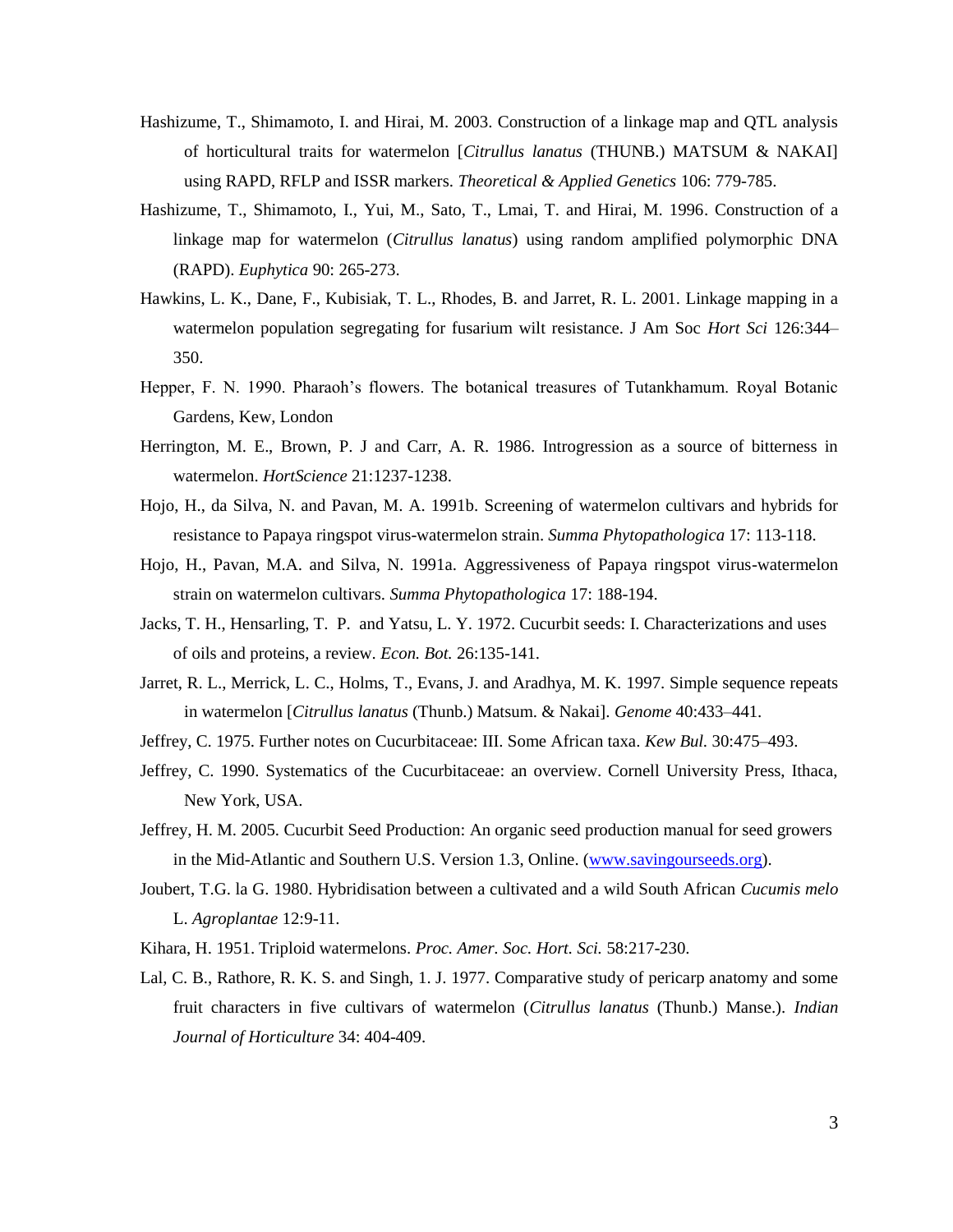- Lee, H. J., Cho, H. J., Lee, K. A. 1., Lee, M. S., Shin, Y. S., Harn, C. H., Yang, S. G. and Nahm, S. H. 2007. Development of Sequence-Based DNA Markers for Evaluation of Phylogenetic Relationships in Korean Watermelon Varieties. *J. Crop Sci. Biotech*. 10 (2) : 98 -105.
- Lee, M. 1995. DNA markers and plant breeding programs. *Adv Agron* 55: 265-344.
- Lee, S. J., Shin, J. S., Park, K. W. and Hong, Y. P. 1996. Detection of genetic diversity using RAPD-PCR and sugar analysis in watermelon [*Citrullus lanatus* (Thunb.) Mansf.] germplasm. *Theor. Appl. Genet.* 92:719–725.
- Levi, A., Thomas, C. E., Joobeur, T., Zhang, X., Davis, A. 2002. A genetic linkage map for watermelon derived from a testcross population: (*Citrullus lanatus* var. *citroides* x *C. lanatus* var. *lanatus*) x *Citrullus colocynthis*. *Theoretical and Applied Genetics* 105(4): 555-563.
- Levi, A., Thomas, C. E., Keinath, A. P. and Wehner, T. C. 2000. Estimation of genetic diversity among *Citrullus* accessions using RAPD markers. *Acta Hort*. 510:385–390.
- Levi, A., Thomas, C. E., Keinath, A. P. and Wehner, T. C. 2001b. Genetic diversity among watermelon (*Citrullus lanatus* and *Citrullus colocynthis*) accessions. *Genetic Resources and Crop Evolution* 48: 559–566.
- Levi, A., Thomas, C. E., Wehner, T. C. and Zhang, X. 2001a. Low Genetic Diversity Indicates the Need to Broaden the Genetic Base of Cultivated Watermelon. *Hortscience* 36(6):1096–1101.
- Levi, A., Thomas, C. E., Zhang, X. P., Joobeur, T., Dean, R. A., Wehner, T. C. and Carle, B. R. 2001c. A genetic linkage map for watermelon based on randomly amplified polymorphic DNA markers. *Journal of the American Society for Horticultural Science* 126(6): 730-737.
- Levi, A., Thomas, C., Newman, M., Reddy, O. U. K. and Zhang, X. 2004. ISSR and AFLP markers sufficiently differentiated among American watermelon cultivars with Limited Genetic Diversity. *Journal American Society Hortscience* 129: 553-558.
- Levi, A., Thomas, C., Trebitsh, T., Salman, A., King, J., Karalius, J., Newman, M., Reddy, O. U. K., Xu Y. and Zhang, X. 2006. An Extended Linkage Map for Watermelon based on SRAP, AFLP, SSR, ISSR, and RAPD Markers. *Journal American Society Hortscience* 131(3): 393- 402.
- Levitt, J. 1980. Responses of Plants to Environmental Stresses. Academic Press, Inc. New York.
- Maggs-Kolling, G., Madsen, S. and Christiansen, J. L. 2000. A phenetic analysis of morphological variation in *Citrullus lanatus* in Namibia. *Genet Resour Crop Evol* 47:385–393.
- Maheshwari, J. K. 1978. Nomenclatural revision of some cultivated watermelons. *Indian J. For.* 11:179-181.
- Mallick, M. F. R. and Masui, M. 1986. Origin, Distribution and Taxonomy of melons. *Sci. Horti* 28: 251–261.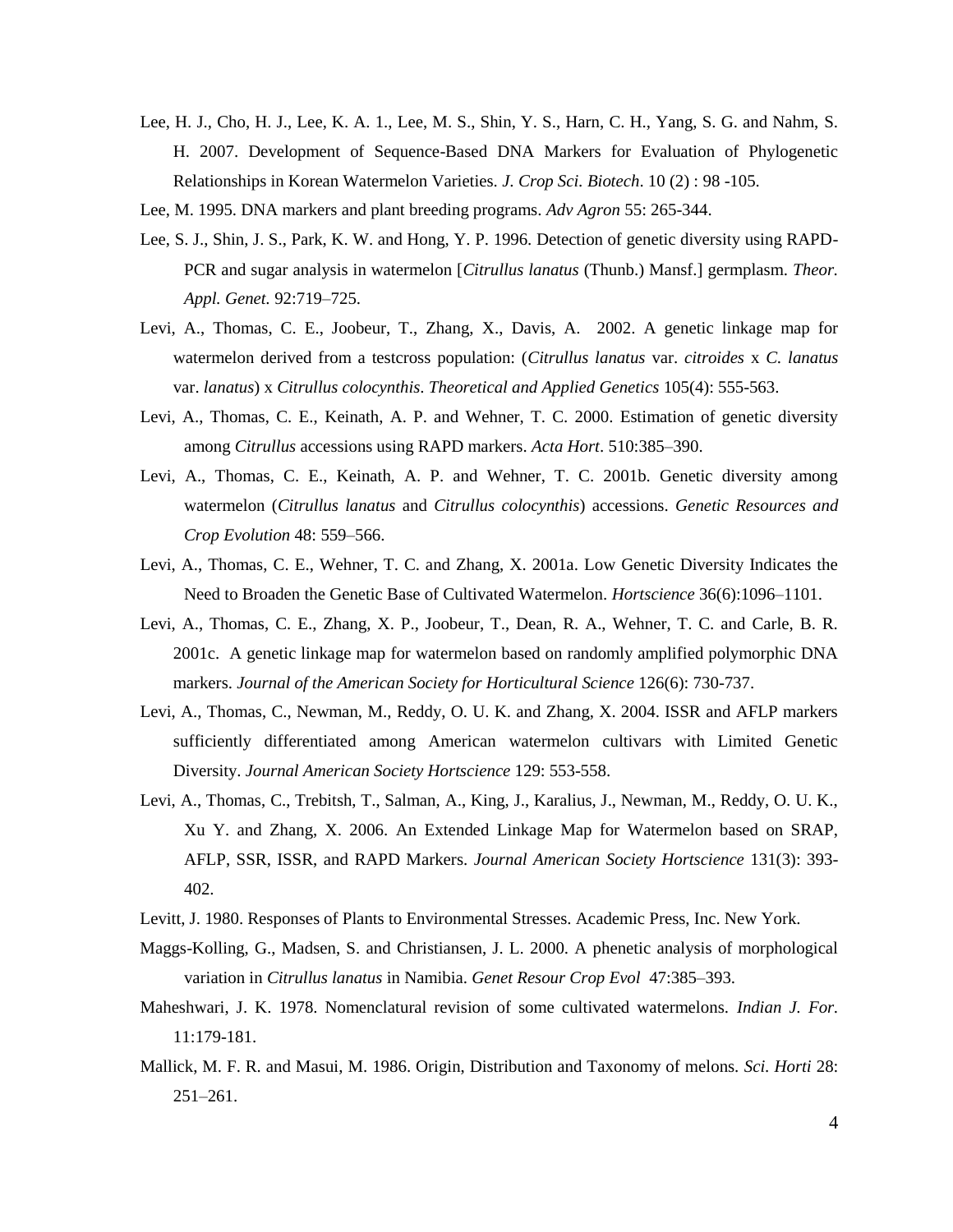Meeuse, A. D. 1962. The Cucurbitaceae of Southern Africa. *Bothalia* 8: 1-111.

- Messiaen, C. M. 1994. The Tropical Vegetable Garden, principles for improvement and increased production with application to the main vegetable types. The Macmillan Press Ltd. London.
- Mohr, H. C. 1986. Watermelon breeding *In*: Basset, M. J. (eds), Breeding vegetable crops. AVI publishing, USA, pp. 37-66.
- Mohr, H. C. 1988. Watermelon breeding. *In*: Basset, M. I. (ed), Breeding Vegetable Crops. Avi Publishing Company, Westport, CN, USA, pp. 37-66.
- Moore, R., Clark, W. D. and Stem, K. R. 1995. Botany. Wm.C Brown, Dubuque.
- Munger, H. M., More, T. A. and Awni, S. 1984. A preliminary report on screening watermelon for resistance to watermelon mosaic viruses 1 and 2. *Cucurbit Genet. Coop. Rep.* 7: 61-62.
- Navot, N. and Zamir, D. 1986. Linkage relationships of protein coding genes in watermelon. *Theor. Appl. Genet.* 72:274-278.
- Navot, N. and Zamir, D. 1987. Isozymes and seed protein phylogeny of the genus Citrullus (Cucurbitaceae). *Plant systematic and evolution* 156: 61-67.
- Navot, N., Sarfattio, M. and Zamir, D. 1990. Linkage relationships of genes affecting bitterness and flesh color in watermelon. *J. Hered*. 81:162-165.
- Perin, C., Hagen, L., Dogimont, C., DeCont, V. and Pitrat, M. 1998. Construction of a genetic map of melon with molecular markers and horticultural traits. *In*: McCreight, J. D. (ed), Evaluation and enhancement of cucurbit germplasm. Proc. Cucurbitaceae 98 Conf., Asilomar, Calif, pp. 370-376.
- Perkins-Veazie, P., Collins, J. K., Pair, S. D. and Roberts, W. 2001. Lycopene content differs among redfleshed watermelon cultivars. *J. Science Food Agric.* 81:983-987.
- Provvidenti, R. and Robinson, R. W. 1977. Inheritance of resistance to watermelon mosaic virus 1in Cucumis metuliferus. *J-Hered*. 68 56-57.
- Robinson, R. W. and Decker- Walters, D. S. 1997, Cucurbits. CAB International, USA.
- Robinson, R. W., Munger, H. M., Whitaker, T. W. and Bohn, G. W. 1976. Genes of the Cucurbitaceae. *HortScience* 11:554-569.
- Romão, L. R. 2000. Northeast Brazil: A secondary center of diversity for watermelon (*Citrullus lanatus*). *Genetic Resources and Crop Evolution* 47**:** 207–213, 2000.
- Rubatzky, V. E. 2001. Origin, distribution and uses. *In*: Maynard DN (ed) Watermelons. Characteristics, production and marketing. ASHS Press, Alexandria, Va., pp. 21–26.
- Rubatzky, V. R. and Yamaguchi, M. 1997. World vegetables. Principles, production, and nutritive values. 2nd ed. Chapman & Hall, New York.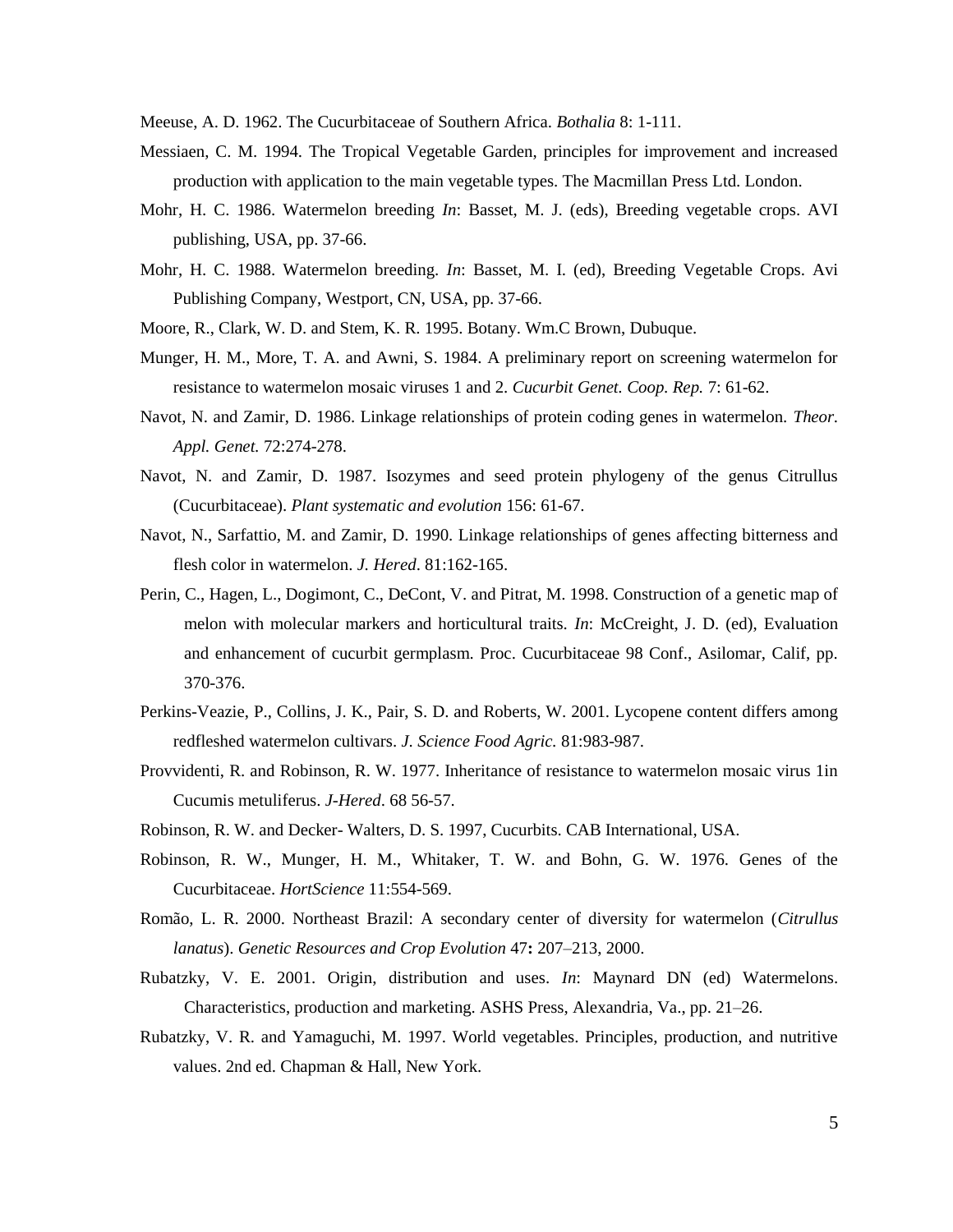- Schippers, R. R. 2002. African indigenous vegetables. An over view of the cultivated species, revised version on CD ROM, Natural Resources International Limited, Aylesford, UK.
- Sherf, A. I. and Macnab, A. A. 1986. Vegetable diseases and their control (Second edition). John Wiley and Sons.
- Shimotsuma, M. 1963. Cytogenetical studies in the genus *Citrullus.* VII. Inheritance of several characters in watermelons. *Jpn. J. Genet.* 13:235-240.
- Singh, A. K. 1978. Cytogenetics of semi-arid plants. III. A natural interspecific hybrid of Cucurbitaceae (*Citrullus colocynthis* Schrad x *C. vulgaris* Schrad). *Cytologia* 43:569-576.
- Smith, D. T. and Cooley, A. W. 1973. Wild watermelon emergence and control. *Weed Sci.* 21:570- 573.
- SPGRC Network News, 2004. A newsletter produced by SADC Plant Genetic Resources Centre, Lusaka, Zambia.
- Staub, J. E., Serquen, F. C. and Gupta, M. 1996. Genetic markers, map construction, and their application in plant breeding. *HortScience* 31:729-741.
- Van der Vossen, H. A. M., Denton, O. A. and El Tahir I. M. 2004. *Citrullus lanatus* (Thunb.) Matsum. And Nakai, *In*: Grubben, G.J.H. and Denton, O. A. (eds), Plant Resources of Tropical Africa 2. Vegetables. PROTA Faoundation, Wageningen, Netherlands/ Backuys Puplisher, Leiden, Netherlands/ CTA, Wageningen, Netherlands, pp. 185-191.
- van Zeist, W. 1983. Fruits in foundation deposits of two temples. *J Archaeol Sci* 10:351–354
- Wang Z., Weber J. L., Zhong G. and Tanksley, S. D. 1994. Survey of plant short tandem DNA repeats. *Theor Appl Genet* 88:1-6.
- Wehner, T. C. 2008. Watermelon. *In*: Jaime Prohens and Fernando Nuez (eds), Handbook of Plant Breeding, Vegetables I (4): Asteraceae, Brassicaceae, Chenopodicaceae, and Cucurbitaceae. DOI 10.1007/978-0-387-30443-4\_12. Springer New York, pp 381-418.
- Wehner, T. C., Shetty, N.V. and Elmstrom, G. W. 2001. Breeding and seed production. *In*: Maynard, D. N. (ed.), Watermelons: Characteristics, production, and marketing. ASHS Press, Alexandria, VA, pp. 27-73.
- Whitaker, T. W. and Davis, G. N. 1962. Cucurbits botany, cultivation and utilization. Interscience Publishers, New York.
- WM Flowering, 2009. 18 November 2009.

[<http://cuke.hort.ncsu.edu/cucurbit/wmelon/wmhndbk/wmflowering.html>](http://cuke.hort.ncsu.edu/cucurbit/wmelon/wmhndbk/wmflowering.html%3e).

WM Taxonomy, 2009. 18 November 2009.

<http://cuke.hort.ncsu.edu/cucurbit/wmelon/wmhndbk/wmtaxonomy.html>.